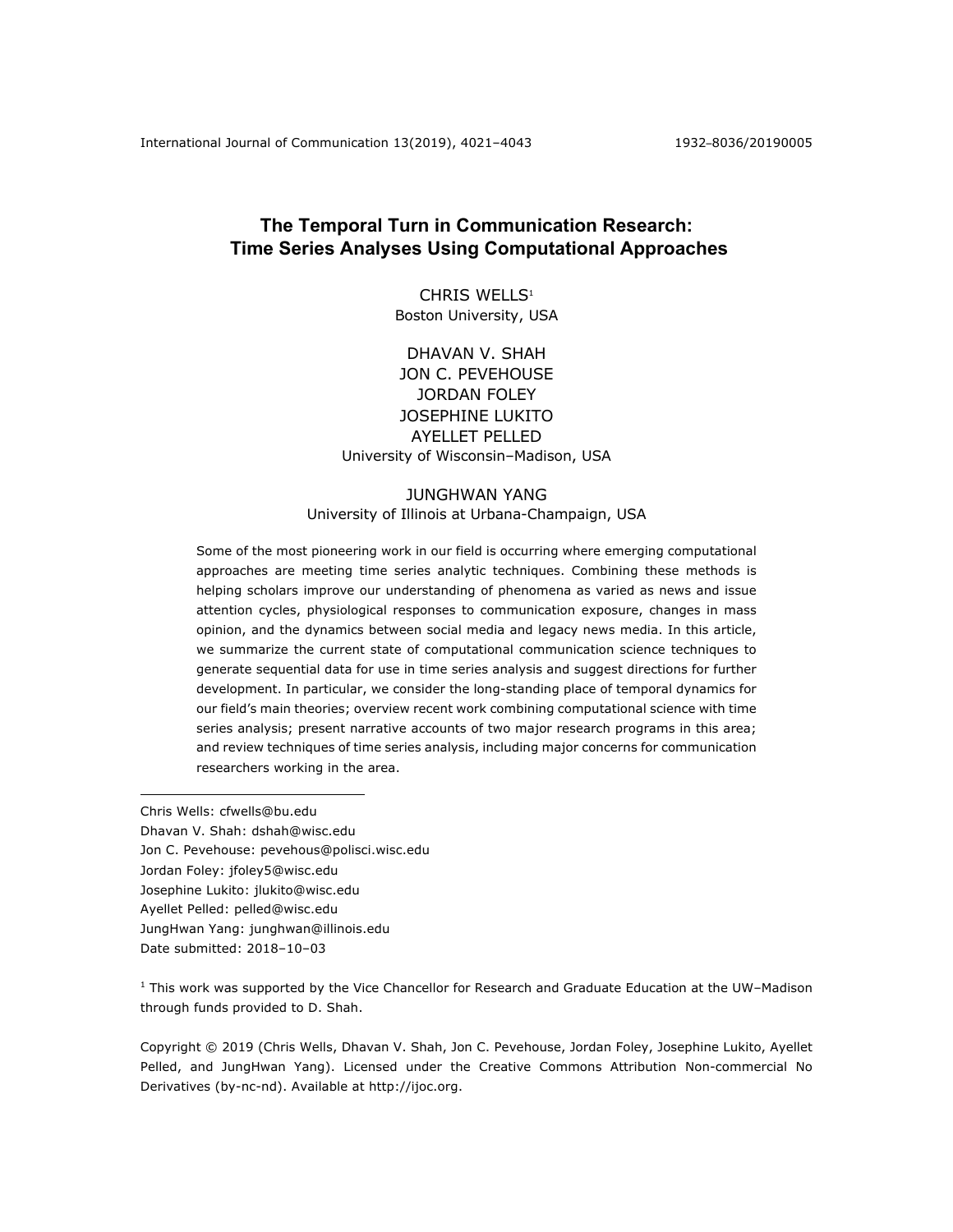*Keywords: time series, computational, agenda-setting, flow, methods, ARIMA, media effects, Granger, dynamics*

Communication research has long built time into its conceptions of influence. Yet, relative to allied fields, ours has not been especially advanced about explicating time's functions theoretically or empirically (Yanovitzky & VanLear, 2008). To be sure, solid research examining temporal dynamics has been present for decades: See the cross-lagged correlations of early agenda-setting research and its refinements (McCombs & Shaw, 1972), multidose priming studies (Iyengar & Kinder, 1987), modeling opinion dynamics using overtime shifts in news content (Fan & Tims, 1989), and rolling cross-sectional analyses of opinion (Johnston, Blais, Brady, & Crete, 1992). But more often, time has been set aside for the limitation section of cross-sectional studies.

Today, we stand on the cusp of a new phase in our field's opportunities to incorporate temporal dynamics into research, which is a product of two advances. One is the development of computational social science (Lazer et al., 2009), and more specifically computational communication science techniques for generating sequential data (Shah et al., 2016). The emergence of these computational research techniques alongside novel sources of data and methods has opened new frontiers for examining a variety of communication dynamics in fine-grained temporal detail. Second, in recent years, communications scholars' awareness of and borrowings from other fields with expertise in modeling temporal dynamics have grown greatly. At the intersection of these developments is a burgeoning domain we call *computational communication science using time series analysis*.

The aim of this article is to (a) synthesize the work linking computationally generated data streams with other temporal data, (b) specify appropriate techniques for the analysis of this data, (c) draw attention to challenges in these processes, and (d) provide resources for scholars wishing to learn more about these intersecting approaches. The article is divided into four sections. In the first, we present theoretical considerations explaining why time is conceptually important to communication research, both historically and today; the second is an overview of pioneering research in computational communication science employing time series modeling; the third offers a narrative account of two research programs in this area; and the fourth includes greater detail about relevant time series analysis techniques. We conclude by returning to the promise of merging computational approaches with time series analytic techniques.

### **I. Time in Communication Research**

### *Time, Process, and Causation*

Many of the major theories and models in our field contain time as a central player: the two-step flow, cultivation, spiral-of-silence, agenda-setting, framing, and communication mediation models, to name a few (Nabi & Oliver, 2009). Each articulates a set of processes that play out in time: Messages work their way through media systems and networks, citizens perceive the world around them and decide to communicate, or not, and they make choices about participation, presumably as a product of a process that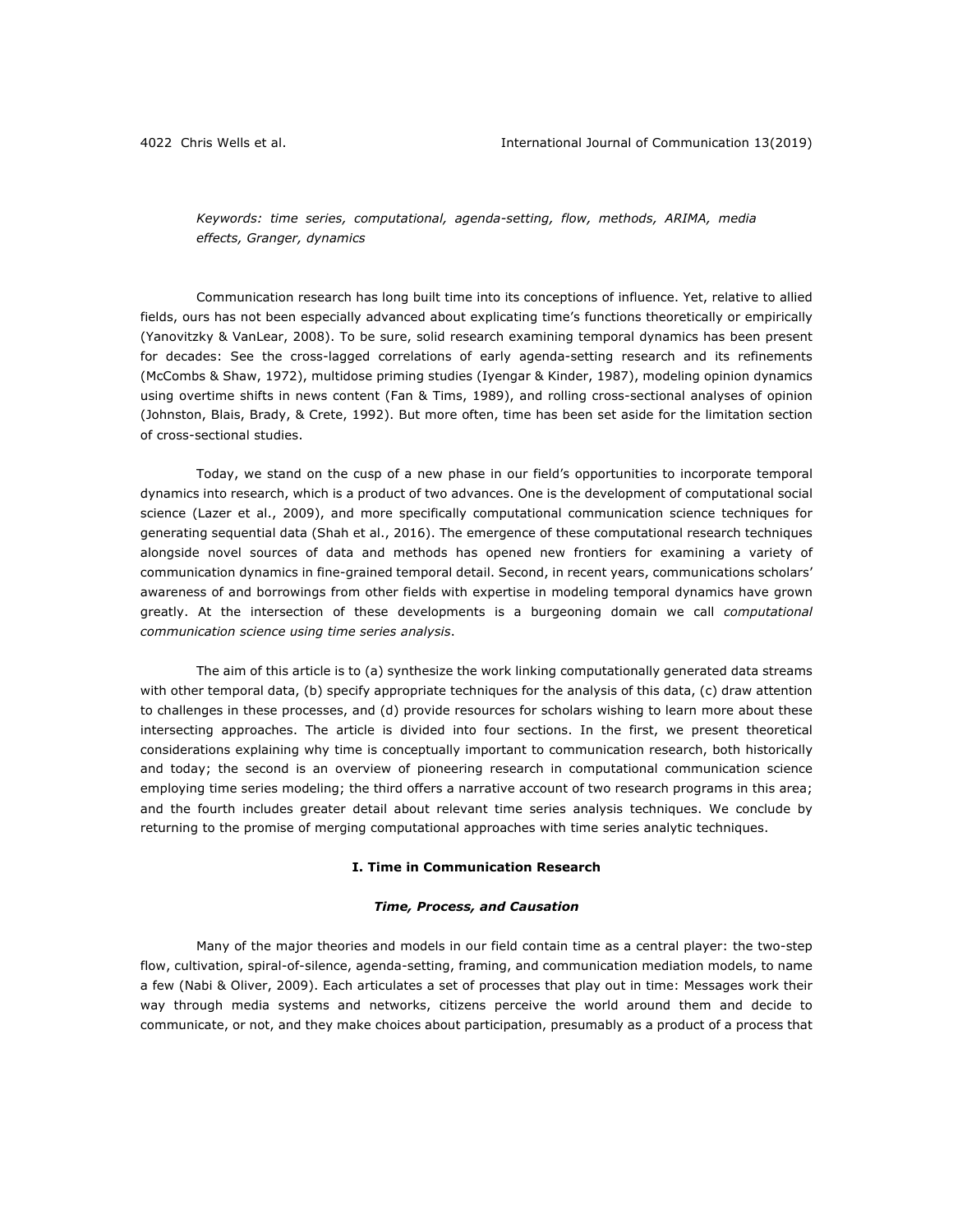includes communication exposure. Indeed, the words that animate our field—*effect*, *flow*, *influence*, *dynamic*, *cycle*—reveal our understanding of communication as a process, and processes have temporal dimensions (Box-Steffensmeier, Freeman, Hitt, & Pevehouse, 2014). The perspective of time series analysis can help expand our notions of time's role in these dynamics. We see several ways in which we can become more attentive to time in our field.

Though we often obscure it, many of communication's major models are causal in nature. Students learn to think through establishing causality by identifying correlations, accounting for covariates, and determining temporal order. Until recently, the last of these has often been the most difficult to establish. With the spread of computationally derived data sets and advanced time series modeling techniques, this is sure to change, intensifying our need to remain aware of the other assumptions built into research of this kind. As we take advantage of these tools, we must be careful not to reduce our theoretical vistas to reductive causal stories. Responding to this tendency, Lang and Ewoldsen (2010) write,

If, as a discipline, we continue the habit of thinking that scientific, quantitative research in communication must be focused on effects, we will never begin the complex and necessary work of theorizing about long-term, systemic, complex, dynamic, interactive processes that make up the science of how communication works. (p. )

A more expansive conception of time is essential to understanding the dynamic processes that connect the communication system.

Further, most models are conceived in terms of the simplest causal temporality—linearity—which is often a usefully parsimonious, if narrow, starting point (Hindman, 2015). More sophisticated time series techniques can help us test and inform other theoretical ideas about how dynamics play out. Some may not be linear, but instead rely on an accumulated effect over time (as cultivation theory postulates); many effects have some kind of decay function by which they disappear, a tendency often absent from communication theories (cf. Fan, 1988). Still other effects may not manifest immediately, only appearing after time passes, and yet others may require surpassing a threshold to manifest (Gotlieb, Scholl, Ridout, Goldstein, & Shah, 2017).

Another temporal simplification is an assumption of temporal stability: that effects play out at a steady rate at different moments in time. Regression-based time series analysis makes this assumption in the sense that it averages across all time points as though they were the same. In reality, not all time is created equal: As Dayan and Katz (1992) demonstrated decades ago, media events are extraordinary moments that attract disproportionate attention and effects, even in the digital age (e.g., Shah et al., 2016).

If a study involves aggregating data that were collected over time while neglecting the role of time, a large volume of data generated in short and intense periods may overshadow the patterns from the nonintense moments. Studies of presidential debates or election seasons have often justified themselves on the basis of this intense attention, but the notion of differentially important time plays little role in theoretical models. In addition, communication has not done an adequate job of considering how dynamics change at different phases in a process, such as during different segments of a debate or between the primary and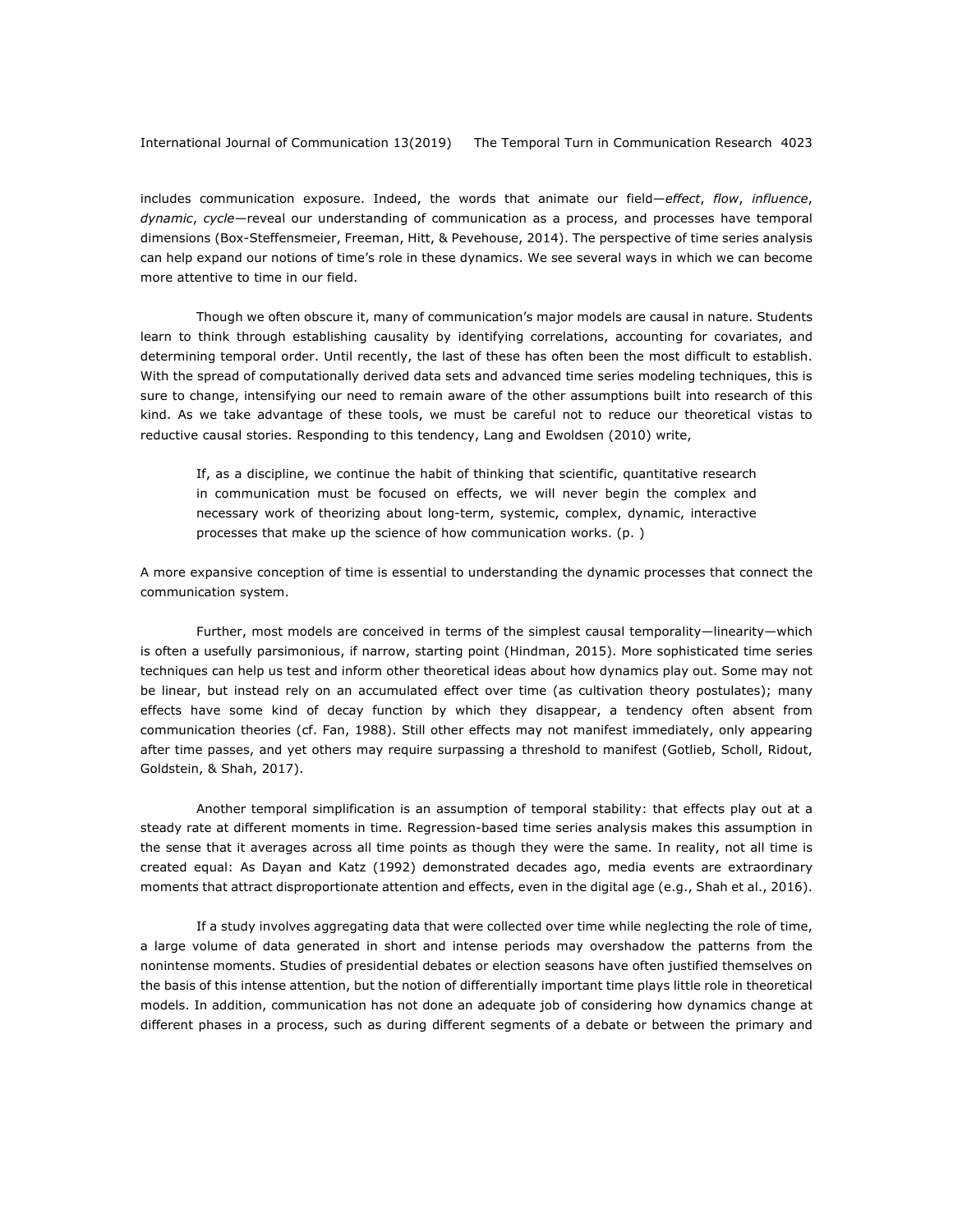general elections campaign. Here, communication may take inspiration from punctuated equilibrium theory's (True, Jones, & Baumgartner, 1999) call to distinguish moments of stability from those of rapid change; the notion of media storms having unique properties and unique effects is a helpful step in this direction (Boydstun, Hardy, & Walgrave, 2014).

### *Complexity and Instability, Unpredictability and Instantaneity*

We must also remain aware of the many ways in which time's place in communication, and in society, is becoming more complicated. Sociologists of the last two decades have described the changing nature of time resulting from the conditions of postindustrial, digitally networked society. Whether "liquid modernity," "timeless time," or "time-space distanciation," these notions assert that individuals and social practices are being forced to adapt to communication processes approaching instantaneity. Moreover, people at different locations within the network society vary in their ability to adapt to, and benefit from, these new conditions (Castells, 2010). These are dynamics that directly impact the lived experiences of creators and audiences of communication and shape the practice of communication itself.

Chadwick's (2017) is one of the richest articulations of the implications of time's new nature for political communication. His "political information cycle" makes clear that politics can now play out in near simultaneous real time, incorporating myriad actors who emerge from unexpected corners of the hybrid media system. When combined with time-stamped digital media artifacts, time series analyses offer techniques for studying behaviors that occur in micro-increments of seconds or milliseconds, though the simultaneity and complexity of the contemporary media system may defy untangling.

This spontaneity and unpredictability challenges theories of regularity and routinization. Today, news comes out all the time at a relentless pace and is immediately met with responses by a wide range of communicative actors. Yet, our theoretical frameworks—as well as our often regression-based empirical techniques—are only beginning to come to terms with this complexity (Karlsson & Strömbäck, 2010).

We present these considerations as a call for communication scholars to attend to matters of time more conscientiously in both theory and method and to encourage empirical modesty as we exploit new tools for measuring and modeling communication dynamics.

### **II. Time Series and Computational Methods in Communication Research**

A time series is a way of indexing or graphing data in temporal order, creating a sequential pattern of the level of a given variable over time. Units of time vary widely—from milliseconds in some physiological research to years or decades in analyses of systemic social or media change. As noted earlier in the article, time series techniques have been present in our field for decades, but have only recently become common in communication research training. Today, with the development of computational communication science techniques to generate sequential data, the use of time series techniques is rapidly expanding. By "computational" research, we refer to data collections and analytic techniques that (1) generate or use large, complex databases, (2) involve computing variables from trace data available through social media, mobile devices, or other digital databases, and (3) often use machine or algorithmic solutions to generate patterns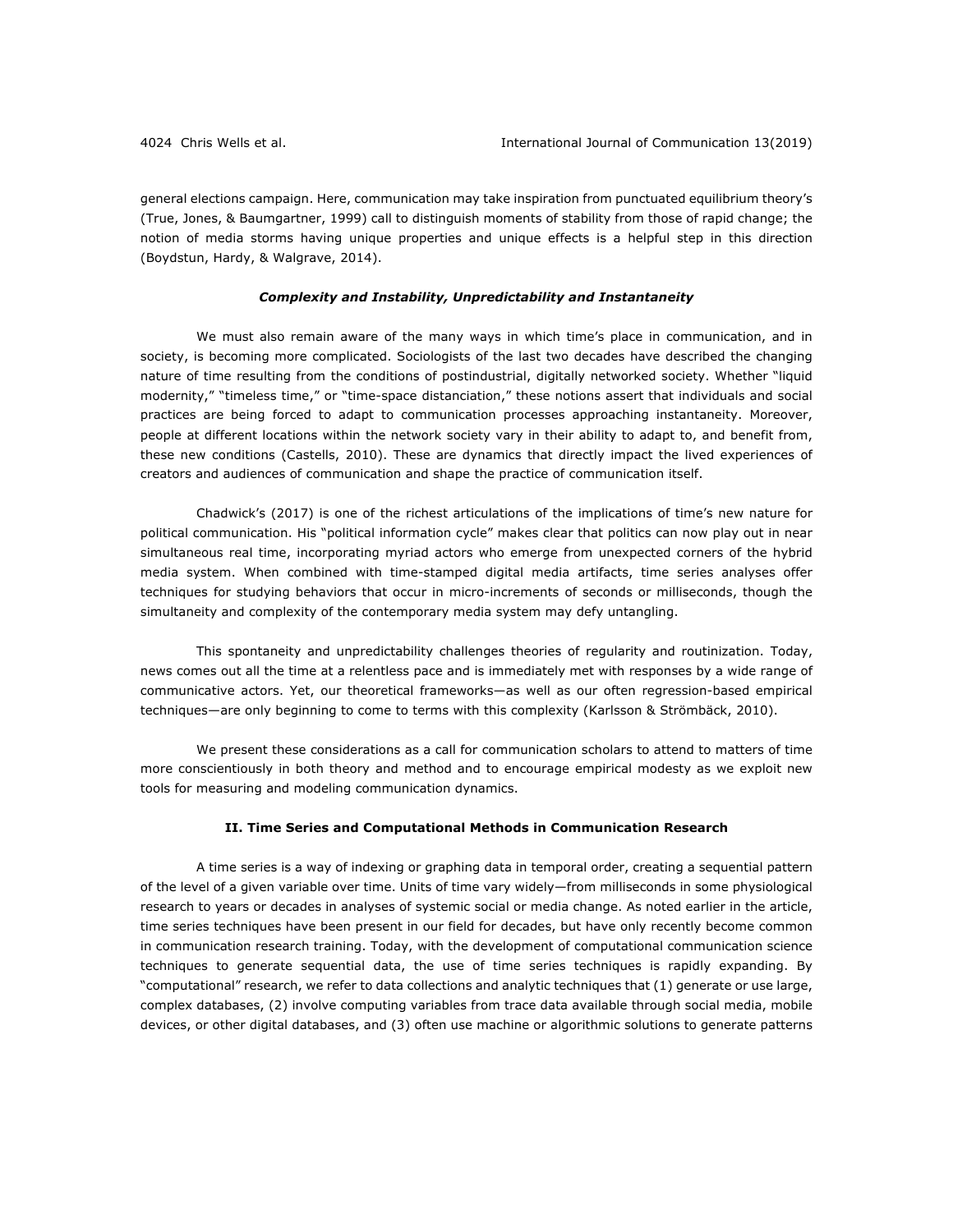and inferences from these data (Shah, Cappella, & Neuman, 2015). More detail on the unique properties of temporally ordered data is offered in Section IV and supplementary materials. $<sup>2</sup>$ </sup>

Further, data created through "always on" (Salganik, 2017) computational processes frequently include records of the time of creation. Unlike data collection from the prior era, where the main source of data was one-time responses to a survey, interview, or experiment, digital trace data inherently lend themselves to time series analysis. Increasingly, that synthesizes multiple forms of data—for example, event data, news coverage, public opinion, and/or social media texts—into a unified data set amenable to new forms of modeling.

In this section, we present an overview of ways in which computationally collected or derived data are being used within time series techniques (see Table 1 and discussion below). Though space constrains us from comprehensively treating the computational approaches mentioned here, more detail on them can be found in the article's supplementary materials.

| Media/Event data used                                                      | <b>Published works</b>                       | Data sources                           | Analytic<br>techniques                                        |
|----------------------------------------------------------------------------|----------------------------------------------|----------------------------------------|---------------------------------------------------------------|
| News media (Associated<br>Press) + public opinion data                     | Fan & Tims (1989)                            | Nexis                                  | Ideodynamic model,<br>computer-assisted<br>syntactical coding |
| News media + social media<br>(Twitter)                                     | Guggenheim, Mo Jang,<br>Bae, & Neuman (2015) | Sysomos, Topsy                         | Keyword proportion,<br>Granger, VAR                           |
|                                                                            | Conway, Kenski, & Wang<br>(2015)             | Lexis, ProQuest,<br><b>Twitter API</b> | Wordstat,<br>correlation analysis                             |
| News media + blogs + social<br>media (Twitter)                             | Neuman, Guggenheim,<br>Mo Jang, & Bae (2014) | Sysomos, Topsy                         | VAR, Granger                                                  |
| News media + partisan<br>media $+$ "fake news<br>websites"                 | Vargo, Guo, & Amazeen<br>(2017)              | <b>GDELT</b>                           | Automated content<br>analysis, network<br>analysis, Granger   |
| News media + social media<br>activists + political leaders'<br>Twitter use | Freelon, McIlwain, &<br>Clark (2018)         | Twitter data<br>purchase               | Hashtag counts,<br>Latent Dirichlet<br>allocation, Granger    |

*Table 1. Illustrative Uses of Computationally Derived Data Sets in Time Series Analysis.*

<sup>2</sup> https://osf.io/dhb3q/?view\_only=480a8981cfcf4094a8dba2425e2dbe99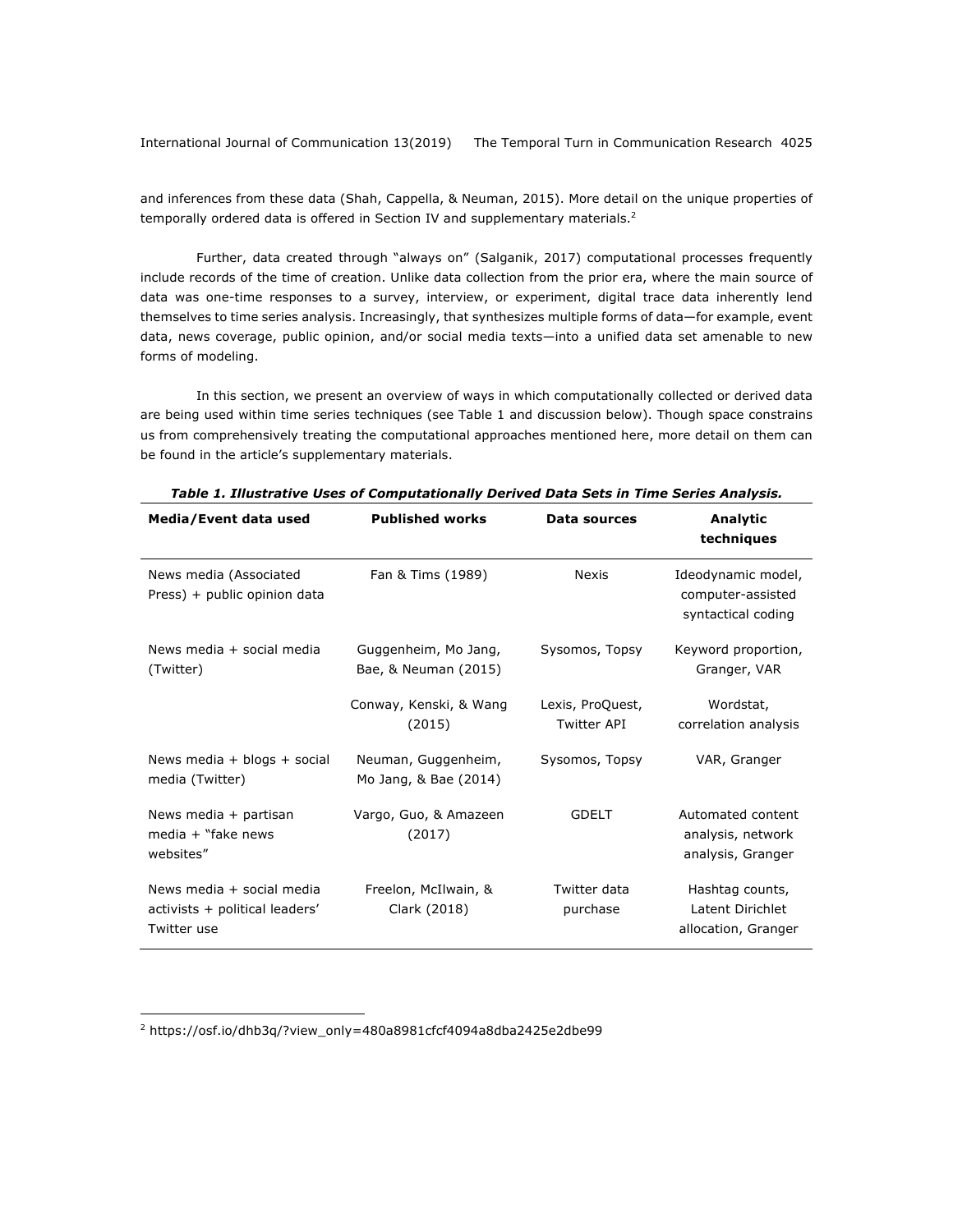| News event (presidential<br>debate) + social media<br>(Twitter) | Shah et al. (2016)                         | C-SPAN, Twitter API                                                                    | Keyword counts,<br>Granger, VAR                               |
|-----------------------------------------------------------------|--------------------------------------------|----------------------------------------------------------------------------------------|---------------------------------------------------------------|
| Newspapers + search trends                                      | Boydstun, Hardy, &<br>Walgrave (2014)      | Human collection of<br>newspapers, Google<br>Trends                                    | Human content<br>analysis, univariate<br>time series analysis |
| Physiological + TV                                              | Soroka & McAdams<br>(2015)                 | Skin conductance,<br>heart rate, TV news<br>segments                                   | ANCOVA, OLS<br>regression                                     |
| Online news (msm + niche)<br>+ search trends                    | Gruszczynski & Wagner<br>(2017)            | MemeTracker,<br>Google Trends                                                          | VAR, Granger                                                  |
| $TV + public$ opinion                                           | Searles & Smith (2016)                     | News Coverage<br>Index, NAES                                                           | VAR, Granger                                                  |
| Newspapers + news events<br>(death penalty) + public<br>opinion | Baumgartner, De Boef, &<br>Boydstun (2008) | Lexis, Gallup/Roper                                                                    | VAR, Granger, error-<br>correction models                     |
| Democratization and<br>communication technology<br>diffusion    | Mays & Groshek (2017)                      | Polity data series;<br>World Bank,<br>International<br>Telecommunication<br>Union data | ARIMA, selected<br>case study analysis                        |

### *Text as Data*

Within the field of communication, much of the innovation in computational time series research is occurring in the area of text processing; this is largely because computational tools enable the processing of the large volumes of text necessary for multi-timepoint analyses (Schwartz & Ungar, 2015). This possibility was emergent even 30 years ago, as Fan's work on tracking change in media content using time series methodology and text-coding methods demonstrated (Fan, 1988; Shah, Watts, Domke, & Fan, 2002).

Sometimes, time series analysis of text is conducted on text data as simple as the automated counting of keywords, phrases, and hashtags (Salganik, 2017). For example, Freelon, McIlwain, and Clark (2018) explore the prevalence of hashtags and keywords relevant to the Black Lives Matter movement, comparing their prominence to the attention devoted to police brutality in both the mainstream press and policy makers' discourse. Early studies of social media response to presidential debates, discussed next, sought to understand what factors spurred Twitter users to mention candidates' names during debates (Shah et al., 2016).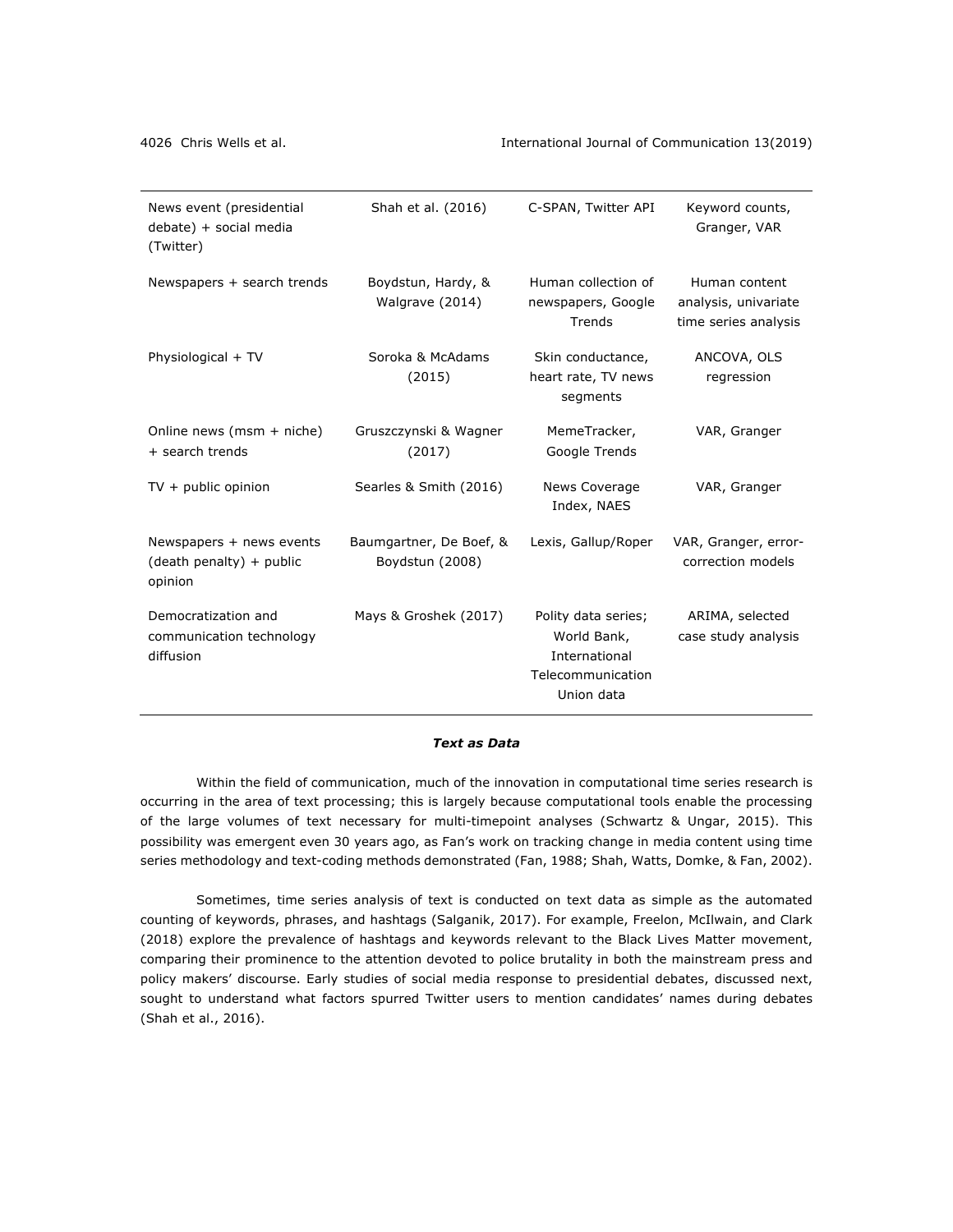Variations on simple counts have served as the basis for more significant headway in the area of intermedia agenda setting. Neuman, Guggenheim, Mo Jang, and Bae (2014) derived topical keyword lists using open-ended responses to American National Election Studies surveys, then counted mentions of those issues from traditional media coverage, Twitter posts, blogs, and discussion board conversations to test how the dynamics of public attention differ across topics. Guo and Vargo (2018) measured the co-occurrence of candidate and topic-word mentions to derive the "issue ownership networks" of the 2016 U.S. presidential campaign. Modeling the shifts in those networks in different media over time offered insight into the agendasetting capacities of various media (see also Harder, Sevenans, & Van Aelst, 2017). Combining human content analysis of text with factor analyses conducted over time, Baumgartner, De Boef, and Boydstun (2008) automated the identification of issue frames and how they change over time.

Machine learning and advanced natural language processing techniques have further increased the range of variables that can be derived from text data. These include classification tasks used to evaluate whether a text or speaker fits into a given category, such as "positive" or "negative," "liberal" or "conservative" (see Petchler & Gonzalez-Bailon, 2015, for an overview). This makes it possible to analyze more complete concepts that do not rely on repeat uses of words or phrases (Grimmer & Stuart, 2013). Once data are classified and labeled (e.g., for sentiment), they can be analyzed to see how discourse changes temporally (e.g., sentiment about a politician over the course of his or her term). Importantly, these data can then be combined with nontext data to understand the antecedents and consequences of language-in-communication. For example, researchers found a significant temporal correlation between tweet sentiment and Obama's support rate during the 2008 presidential election and his job approval in surveys in 2009 (O'Connor, Balasubramanyan, Routledge, & Smith, 2010).

Other studies have used unsupervised machine learning techniques to identify key issues in discourse and to analyze the presence (or absence) of topics over time. For example, Cerchiello and Nicola (2018) analyzed a corpus of economic news stories using structural topic modeling, an unsupervised machine learning strategy, and then used Granger causality tests to analyze the spread of financial news stories across different countries. In another analysis of economic news (but focusing on stock markets), Strycharz, Strauss, and Trilling (2018) found that certain topics positively Granger-caused stock price fluctuations.

Multiple computational text analysis tools can be used to extract different types of information from text. Freelon et al. (2018), for example, used both a keyword strategy and topic modeling. Strycharz et al. (2018) used both Latent Dirichlet Allocation (LDA) topic modeling and sentiment classification to understand news about stock markets. These studies show that time series methods can be used to analyze different layers of text data, enhancing the analytical use of computationally analyzed text.

#### *Physiological Measures*

Longitudinal studies of human physiological response to communication stimuli have constituted another area of growth. Affordable data acquisition systems allow researchers to collect continuous responses such as electrodermal activity and facial electromyography by the millisecond, making time series tools useful (Ravaja, 2004; Soroka & McAdams, 2015; see also Lazer et al., 2009).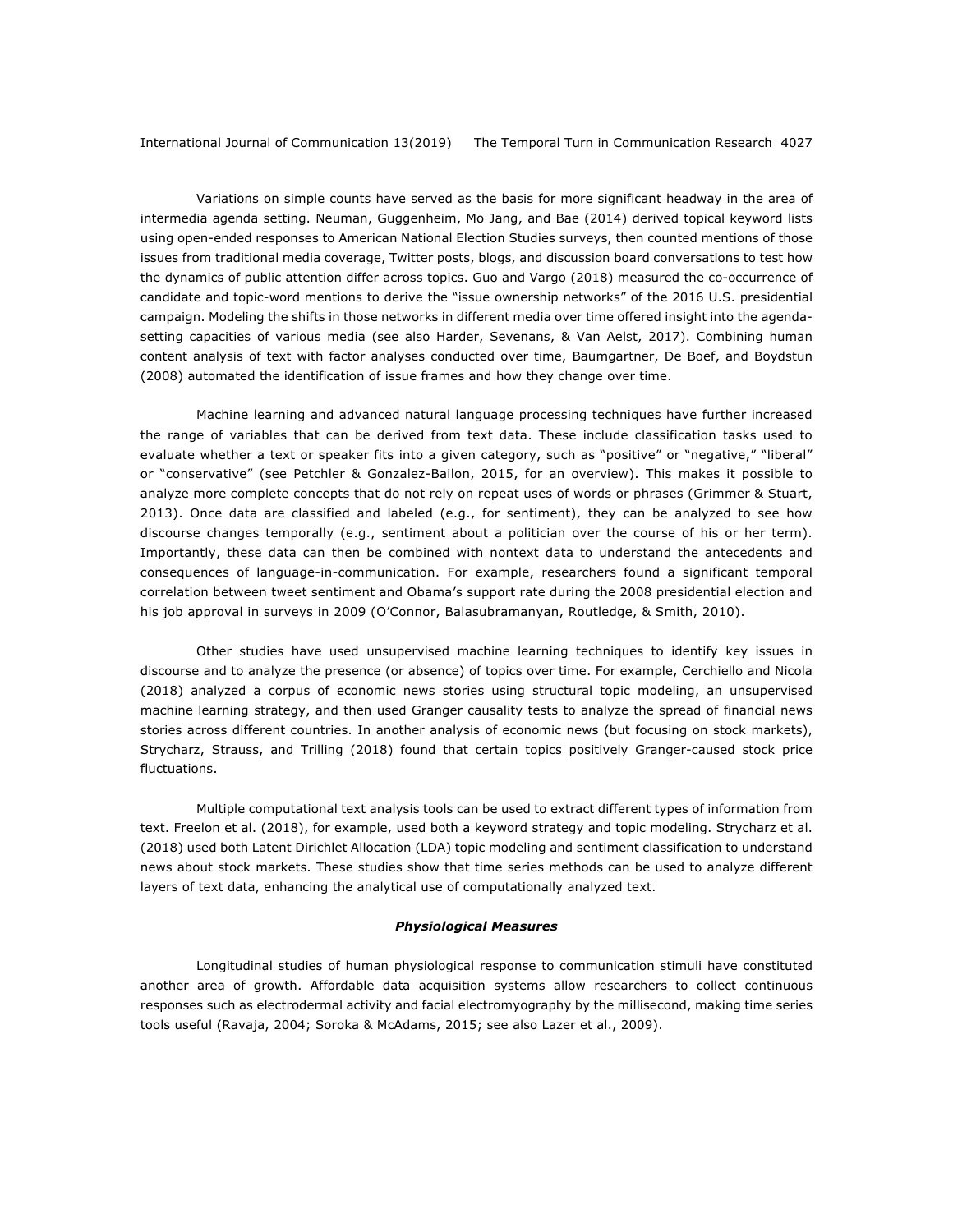### *Networks and Connections*

In network analysis, although researchers have acknowledged that the composition and structure of networks may change over time, they have typically ignored the temporal dynamics when the network process is in a steady state (Borge-Holthoefer & Gonzalez-Bailon, 2017; Snijders, 2005). However, a myriad of digital trace data coming from online forums, e-mail, and social media provide not only information about the relationships of the interaction, but also moment-by-moment time stamps (Lazer et al., 2009). In addition, the speed of online communications, such as the emergence of memes (Weng, Menczer, & Ahn, 2013), mass protest organized with mobile interactions (Chan & Fu, 2017), and a real-time response from social media to a televised national event (Shah et al., 2016), can accelerate the rate of change in network topology. Computational social scientists suggest inspecting time-evolving networks by incorporating more sophisticated methods, such as temporal exponential random graph models, stochastic actor-based models, or continuous-time Markov chains, or simply providing multislice representations of networks (Borge-Holthoefer & Gonzalez-Bailon, 2017).

Despite the diversity of time series applications by political communication scholars, the methodological literature remains sparse. We believe that more concerted attention to time series methods within communication is essential for working with rich, finely grained data with increasing temporal specificity. More guidance on best practices to guide data set construction, analysis, and modeling will help to advance this field.

### **III: Doing Computational Communication Research Using Time Series**

Here we offer narrative accounts of the development of two research programs, while referring readers to published articles for fuller explication and project details.

#### *Presidential Debates and Social Media Response*

In 2012, our team at the Mass Communication Research Center at the University of Wisconsin– Madison began archiving tweets from Twitter's "gardenhose" streaming API. Observing the granularity of time and content present in millions of tweets time-stamped to the second, we began exploring possibilities of connecting social media activity to other events in the political-media system. Initial analyses assessed the response generated by Obama and Romney on Twitter during the first presidential debate of 2012 by breaking the 90-minute event into 30-second increments and measuring counts of mentions of each candidate's name during each period alongside assessment of partisan alignments and polarization (Hanna et al., 2013).

Next, to analyze why social media response varied during the debates, a team led by Erik Bucy at Texas Tech conducted an extensive human content analysis of the debate, using the split-screen presentation broadcast by C-SPAN. Coding assessed candidate statements, tone, gestures, and facial expressions during each 30-second block. These data were merged with two series of Twitter response, one a raw count of candidate mentions, and another a supervised machine learning sentiment analysis of those tweets. Time series analysis, particularly VAR, Granger causality tests, and Prais–Winsten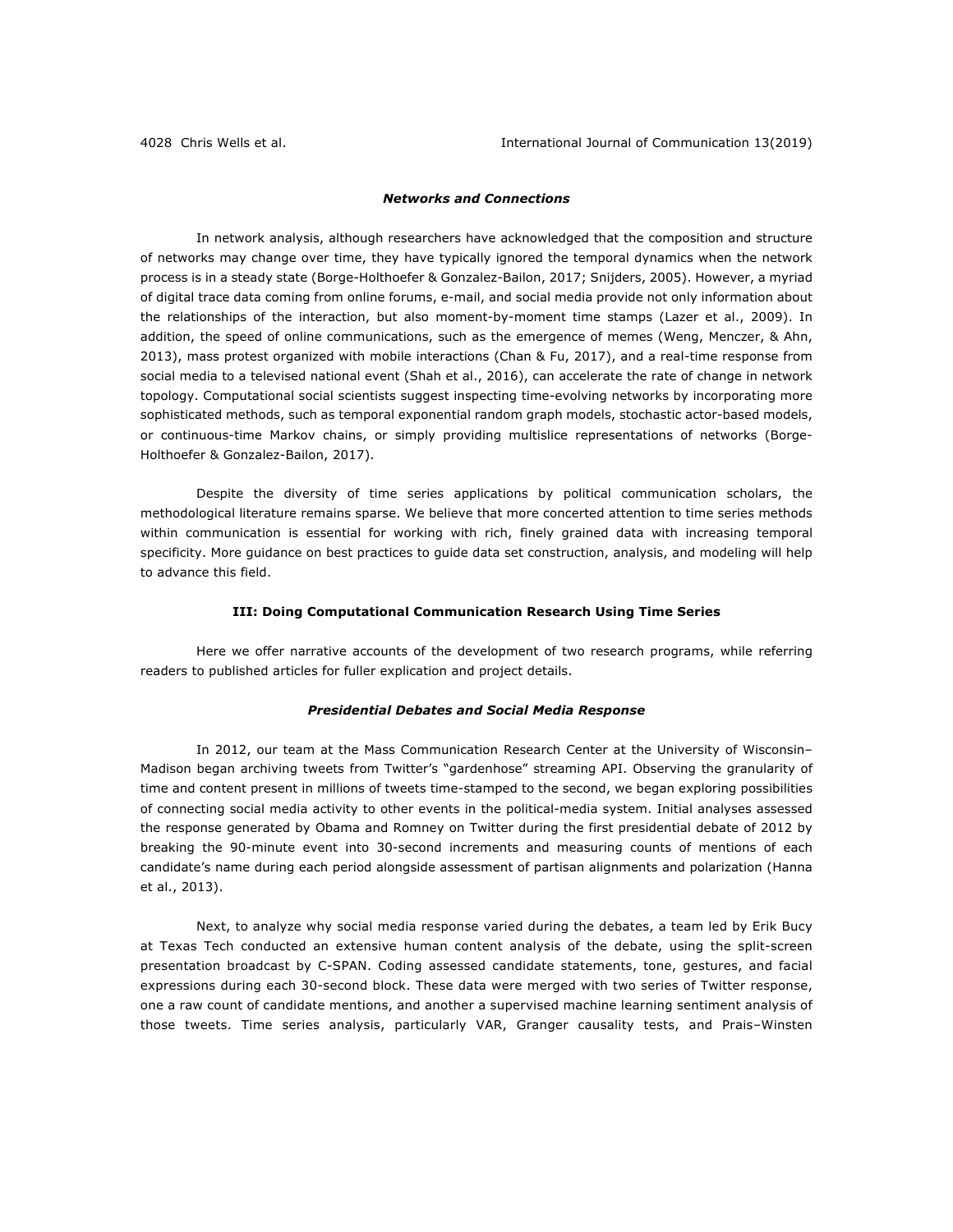estimation, enabled us to assess the relationships among these series (Shah et al., 2016). The result demonstrated the "biobehavioral" nature of social media response: Volume of debate discussion on Twitter was strongly driven by facial expressions and gestures of the candidates, while word choices and policy statements had little effect. A follow-up study (Wells, Thomme, et al., 2016) partially disaggregated the Twitter "public" to distinguish the behavior of "elite" (journalists, party leaders) and "average" users and offered a cross-national comparison between the United States and France. That analysis revealed the additional role of elite opinion leaders in shaping real-time Twitter users' experience of the debate.

Studying phenomena playing out in the span of 30-second periods introduced data-alignment challenges. To know how Twitter messages related temporally to coded moments in the debate, our team aligned Twitter data to the C-SPAN video based on several key moments of the debate, such as the starting moment of the debate and specific questions from the moderator. Although not everyone watched the televised debate at the exact moment given different broadband speeds or broadcasting delays, a large volume of Twitter responses was key to aligning the different data sets because it provided an indicator of real-time attention with the lags built into social media response. As this suggests, establishing clear criteria on which to synchronize often relies on establishing time lags within these sorts of time-stamped data from different sources.

### *The Hybrid Media System and the 2016 Election*

The ubiquity of social media in the 2016 presidential primaries spurred many questions about the relationship between social and traditional media, especially given Donald Trump's success in using Twitter to shape the national conversation. Accordingly, we conducted a series of studies examining news media attention directed at Donald Trump during the presidential primaries in 2015–2016. Building on the experience using time-organized social media data, we (Wells, Shah, et al., 2016) assembled a wider and more varied data set to account for the factors that might lead to news media attention of a renegade candidate. The data set included social media (Twitter) data (that is, tweets from Trump and retweets of him); news media coverage of Trump, operationalized as counts of articles mentioning the candidate two or more times; and several other campaign variables, including debates, rallies, interviews, and media appearances.

Time series analysis was essential to understanding these series' relationships. Because news media and social media attention are often responsive to one another, it was particularly important to disentangle the temporal relationships among these series. Indeed, we found these to be highly correlated, speaking to the overall unity of the larger media system. Granger causality tests helped establish that social media buzz about Trump (in the form of retweets of him) tended to anticipate news media coverage more than the reverse.

### **IV. Time Series Techniques in Communication Research**

Until now, we have described how techniques combining computational communication science with time series analysis can enrich the study of communication phenomena. Next, we review some techniques of time series analysis. Our purpose is not to offer instruction in the use of these techniques (see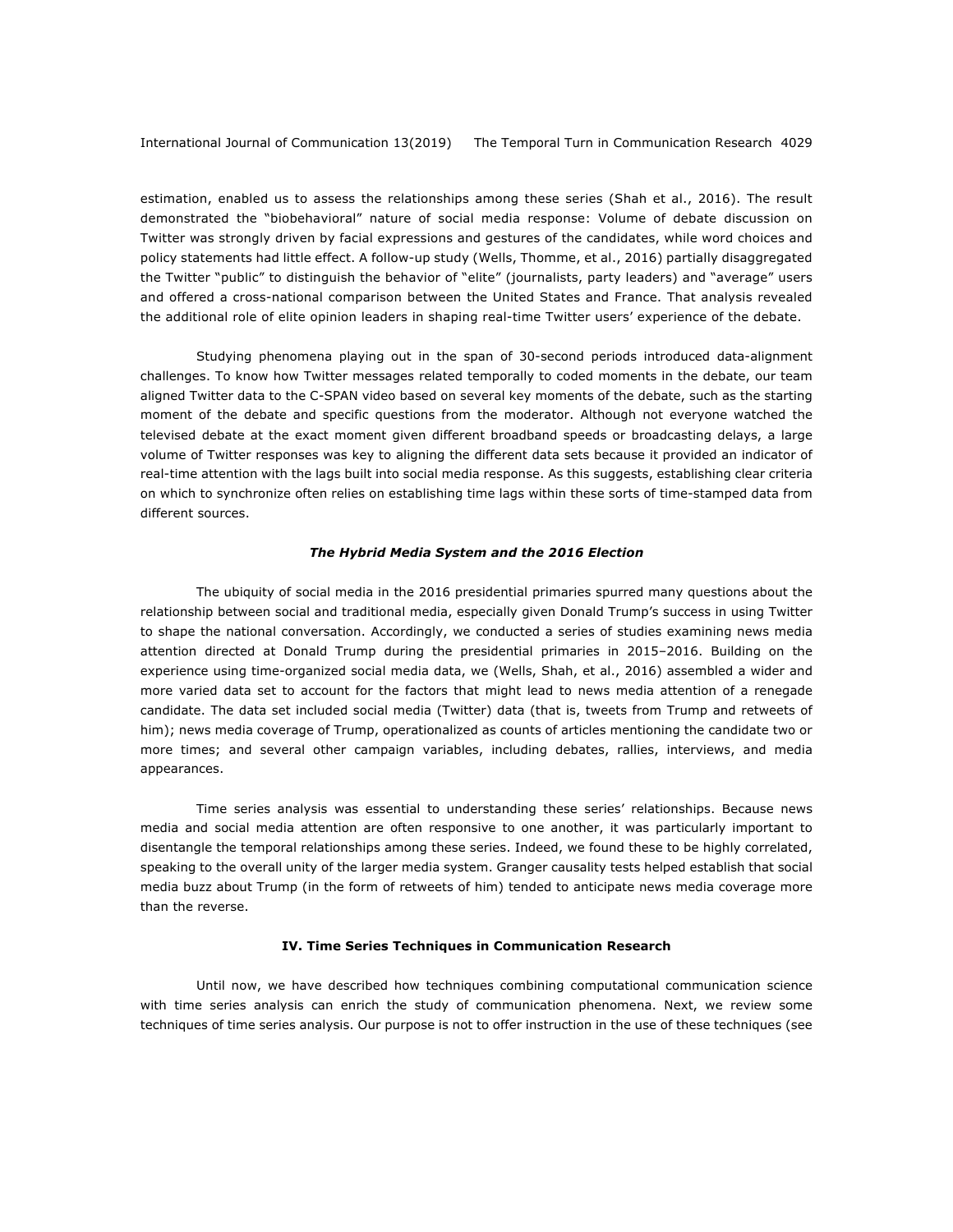this article's supplementary materials for references to technical sources<sup>3</sup>), but rather to identify concepts that any scholar wishing to investigate social processes will need to be familiar with. We hope that this section will provide readers with a working knowledge to understand existing studies and begin to contemplate conducting their own time series analyses, even those without an extensive background in regression methodology.

## *Foundations of Time Series*

Modern time series techniques were synthesized and popularized in the social sciences by Box and Jenkins (1976). The key insight of the Box–Jenkins modeling approach is that researchers must apply various statistical filters to a univariate time series to ensure that the variance explained in regression models represents the social process of interest rather than a statistical artifact. For example, if the stories a journalist covers today are influenced by what stories he or she published yesterday, then some portion of the variance in a time series of that news coverage will simply be explaining itself, rather than an independent variable(s) of interest.

The Box–Jenkins approach accounts for these self-driven processes by decomposing individual time series using a set of statistical tools to diagnose the types and extent of temporal dependency. Typically, the first tool is a set of correlograms that plot the autocorrelation function (ACF) and the partial autocorrelation functions (PACF) of the time series. These plots form the basis for identifying one, or a combination of, three possible processes: autoregressive (AR), moving-average (MA), and/or integration (I). The resulting models, known as autoregressive integrated moving-average (ARIMA) models, diagnose what kind of self-driven behavior is present in a time series. While ARIMA models are decompositions of single univariate series, diagnosing and addressing these properties form the foundation of multivariate time series. Before addressing multivariate cases, we discuss each component of an ARIMA model to better illustrate its complexity, importance, and application to communication.

### *Autoregressive Processes*

AR processes are present when a strong predictor of behavior in one time period is a function of the behavior during previous time periods. That is, changes in a time series have a "memory" that decays progressively. For instance, wall-to-wall news coverage of a politician's campaign gaffe one day may justify significant follow-up coverage the next day, and even additional news analysis later that week, but the event eventually decreases in journalistic value as other issues push it off the news agenda. AR processes describe this gradual, often exponential, decay in the influence of a shock to a process. AR processes are very common in social data and are almost always present in time series of media data (see Wells, Shah, et al., 2016).

Failing to account for AR processes leads to model misspecification and/or biased parameter estimates in traditional (OLS) regression contexts. The traditional response to finding an AR process in a data set is to treat it as a nuisance—a statistical problem to be solved via specialized regression techniques. Often, these approaches rely on generalized least squares (GLS) models like the Cochrane–Orcutt or Prais–Winsten, which

<sup>&</sup>lt;sup>3</sup> https://osf.io/dhb3q/?view\_only=480a8981cfcf4094a8dba2425e2dbe99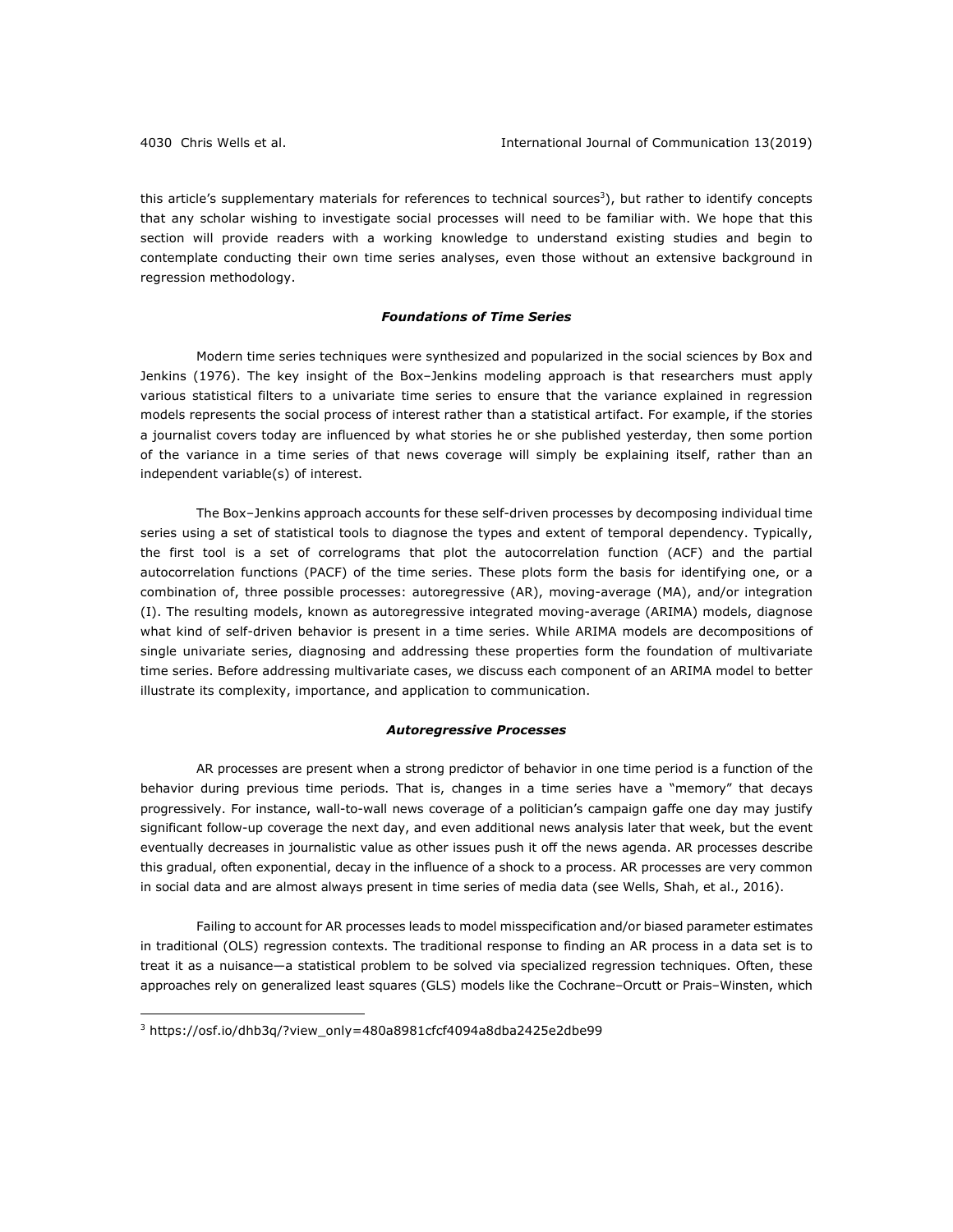differ from ordinary least squares (OLS) in that they can identify and correct for autoregression present in the error terms of a regression model (Hester & Gibson, 2007; Shah et al., 2016).

These GLS approaches, however, suffer from two limitations. First, from a theoretical point of view, they treat temporal dependence as an estimation problem to be corrected rather than a meaningful component of the regression equation itself. Second, AR processes can be of varying lengths, or orders. GLS approaches (along with traditional regression diagnostics) can only detect and correct for an AR(1) processthat is, when the AR property of a series lasts only one time period before becoming statistically insignificant. They thus miss higher order AR(2) or AR(3) processes, in which an event may generate independent influence beyond a single period, even when controlling for its one-period effect. When handling higher order AR processes, GLS approaches should be avoided. Recent work comparing OLS, Prais–Winsten, Cochrane– Orcutt, ARIMA, and lagged dependent variable (LDV) models recommend higher reliance on ARIMA and LDV models because they "produce the best estimates under the widest number of experimental conditions" (Keele & Kelly, 2006, p. 196).

Moreover, Cochrane–Orcutt and Prais–Winsten approaches cannot account for other properties of time series data: moving-average and integration.

### *Moving-Average Processes*

MA processes are familiar to many analysts, but often as a tool for smoothing data rather than as a property of the data themselves. They are defined as a linear function of past random shocks. Unlike AR processes, which diminish in explanatory power over time, MA processes disappear from a system quickly and after a finite period; they are thus considered short term (Box-Steffensmeier et al, 2014). Yet these properties also have important implications, suggesting that the data-generating process has a relatively short memory.

### *Stationarity and Integration*

Integrated series are less familiar to the typical analyst, but are arguably the most important. In a stationary (nonintegrated) series, shocks influence the process under observation and the quantity of interest shifts, but over the time series, these shocks have diminishing effects, bringing the series back to the equilibrium.

Integrated series, also known as a random walk or a unit root process, have a permanent memory. These shocks persist perpetually, resulting in a series without a clear equilibrium (see Figure 1). Time series of communication phenomena are often integrated: daily growth in Twitter follower count, for example, or quantity of political-related news coverage over an election cycle. Diagnosing integration is critical to applying appropriate time series procedures. For example, a Prais–Winsten regression with integrated time series would yield incorrect estimates because only the AR properties are considered, not the integrated component.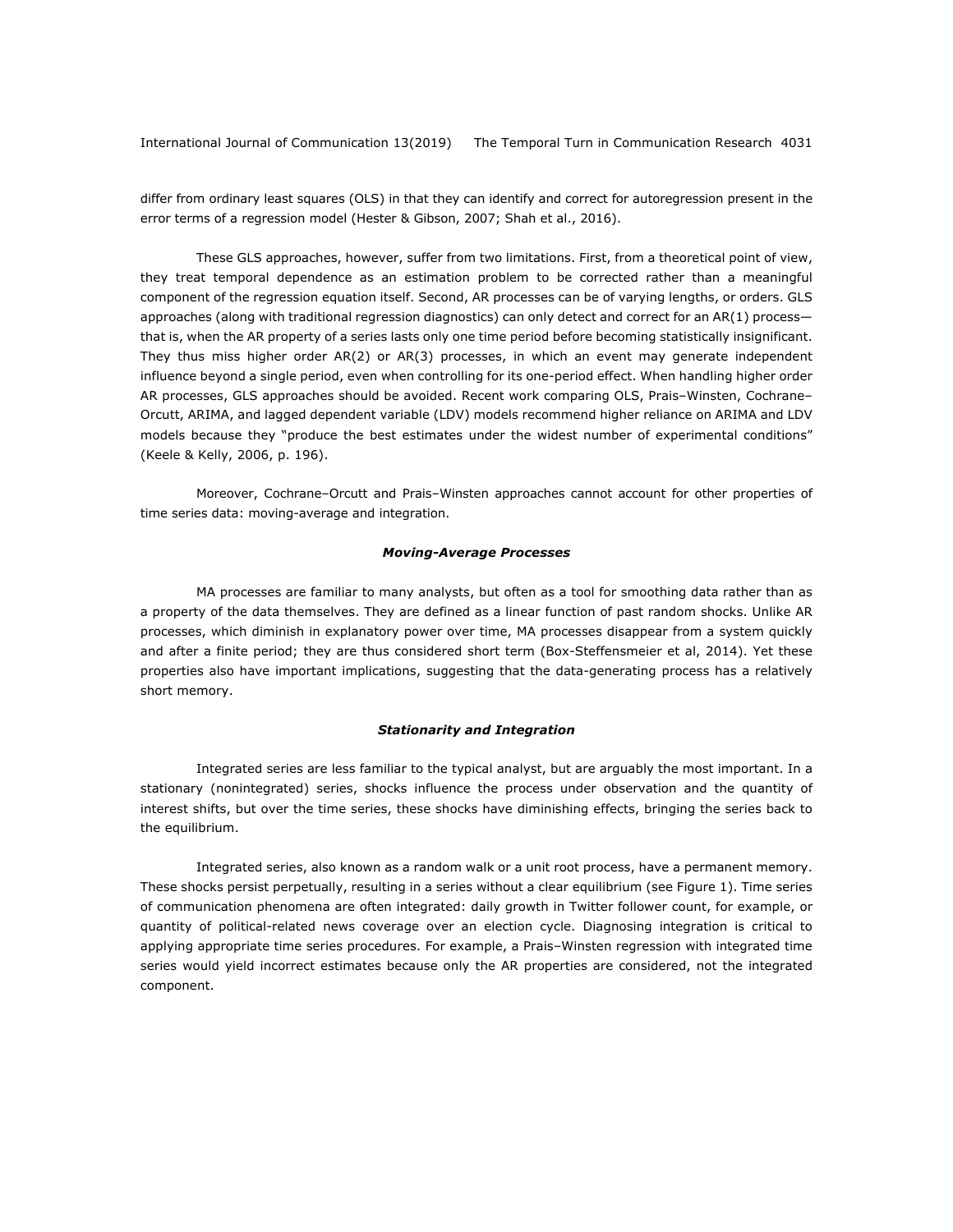Scholars in communication have progressively improved their diagnosis and treatment of nonstationary data, though more consistent treatment would be desirable. Early agenda-setting studies visually inspected ACF and PACF plots to determine stationarity without formal statistics. A common technique to correct integration, fitting a linear trend to an OLS regression, is flawed because of the sensitivity of OLS to the first and last observations, as well as to outliers (Box-Steffensmeier et al., 2014). Recently, scholars have begun reporting results of formal tests for unit roots (Augmented Dickey-Fuller, KPSS) before analysis (e.g., Neuman et al., 2014).

To treat integration, first-differencing the series is often standard practice (Groshek, 2011; Searles & Smith, 2016). Another strategy, useful if other processes are present (AR or MA), would be to estimate an ARIMA model, saving the residuals of the model to then use as a normal, stationary time series—a process referred to as "pre-whitening."

Cutting-edge time series econometrics have shown that integrative processes are not binary. Rather than conclude that a series is stationary or nonstationary, scholars have estimated the degree to which a series is stationary. This approach—referred to as fractional integration—more precisely measures the order of stationarity, I(*d*), rather than assume d(0) or d(1) (Box-Steffensmeier & Smith, 1998). Fractional integration represents a long-memory process where memory is persistent but not permanent. For scholars interested in granular data, this may be a highly productive area for future research. Research on presidential debates, for example, has found that memes and other eruptions during debates can create persistent yet nonpermanent effects on social media response during the time of the broadcast. Fractional integration is also likely in communication data because of data aggregation. As Granger (1980) notes, the act of aggregating heterogeneous measures of individual behavior (e.g., news media, polling) will naturally produce fractional dynamics (Lebo, Walker, & Clarke, 2000).

Importantly, using modeling approaches that "ignore the presence of fractional dynamics leads to an alarmingly high rate of type I errors" (Lebo et al., 2000, p. 32). This is because first-differencing a fractionally integrated series unintentionally removes both long-run and short-run dynamics. By accounting for what are essential partial differences, short-term processes remain intact, and long (but impermanent) properties can be identified. Fractionally integrated ARIMA models (ARFIMAs), a variant of ARIMA, incorporate this consideration.

Figure 1 shows a diagnostic plot of Twitter mentions of presidential candidates Donald Trump and Hillary Clinton during the first 2016 general debate, measured at 10-second intervals. A visual analysis of the raw series suggested a unit root, or integrated series. The relatively linear, yet moderate, decay from high values of the ACF plot is a classic sign of fractional integration (Box-Steffensmeier et al., 2014). We estimate that the time series of Twitter mentions of both Trump ( $d = .48$ ) and Clinton ( $d =$ .44) were fractionally integrated (i.e., neither  $d = 0$  nor  $d = 1$ ), requiring the use of ARFIMA models. Others, like Habel (2012), use ARFIMA models to test the directional influence of media opinion from *The New York Times* and *The Wall Street Journal* editorials on the policy positions of the public and policy makers over 56 weeks. However, recent experimental work recommends extreme caution for researchers considering fractional integration techniques using fewer than 100 observations (Keele, Linn, & Webb, 2016).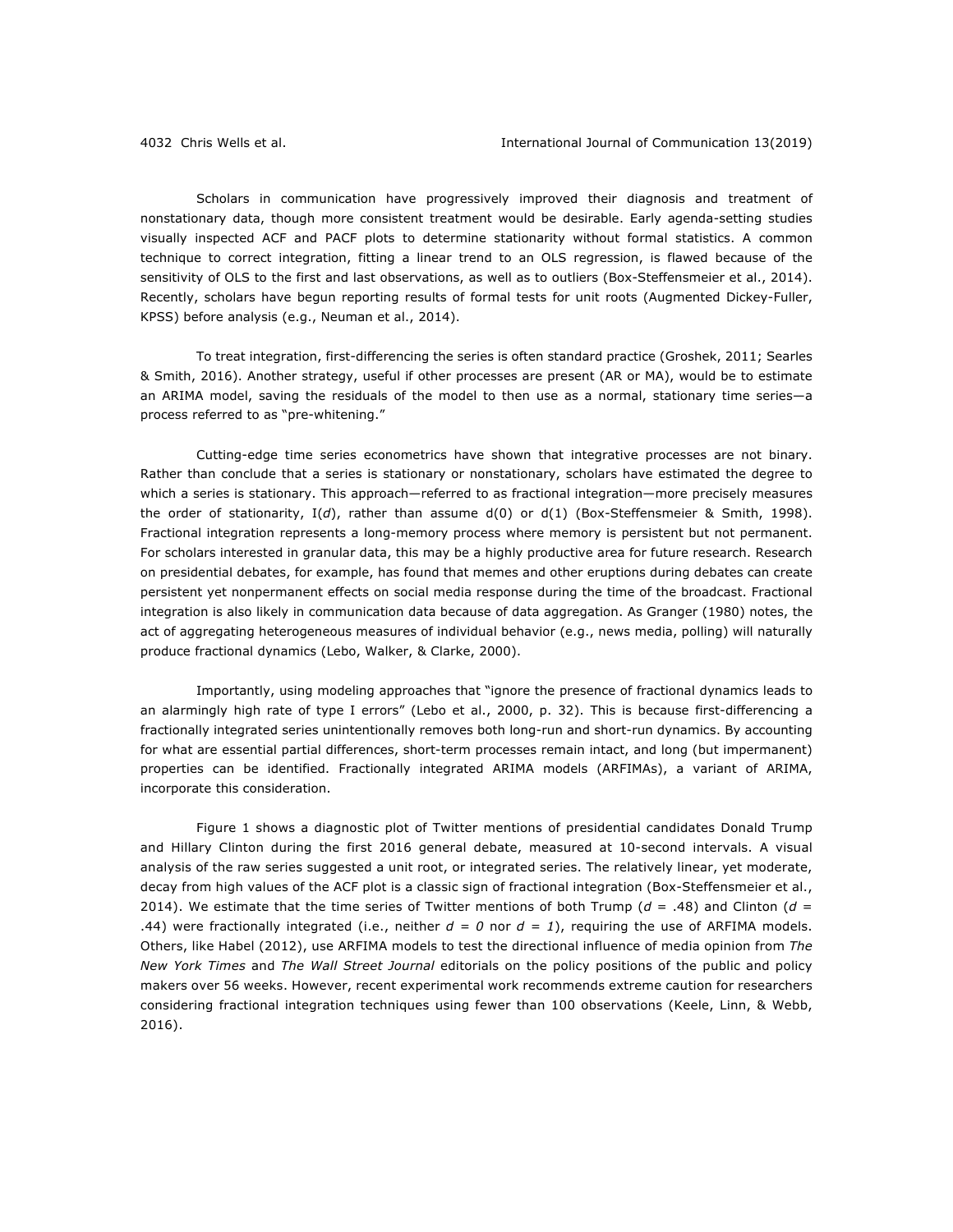

*Figure 1. Illustration of graphical tools used to diagnose properties of time series. Data come from counts of tweets mentioning Donald Trump or Hillary Clinton during every 10-second period of the first presidential debate of 2016.*

In short, those undertaking future work in the field should be alert to the possibility of fractional integration as a variant of nonstationary time series data. As finely grained social media data and other computationally derived measures become more common, the likelihood of pure I(0) or I(1) processes will likely decline.

### *Multivariate Time Series: VAR, Granger, Cointegration, Error Correction Model*

Our discussion of time series so far has centered on univariate techniques, but most analysts wish to know the influence of one process on another. Notably, multivariate time series techniques all build on the basic ARIMA techniques as a foundation. The closest analogs to univariate ARIMA models are intervention models and transfer function models, which allow for assessment of how an exogenous factor influences a time series, controlling for other possible influences (Box-Steffensmeier et al., 2014).

An important multivariate method is vector autoregressive (VAR). These models estimate the influence of multiple (stationary) time series variables on one another, including lagged values of past observations. In contrast to structural equation models, which assume exogeneity of key independent variables, VAR makes few assumptions about functional form—in VAR, the analyst can specify which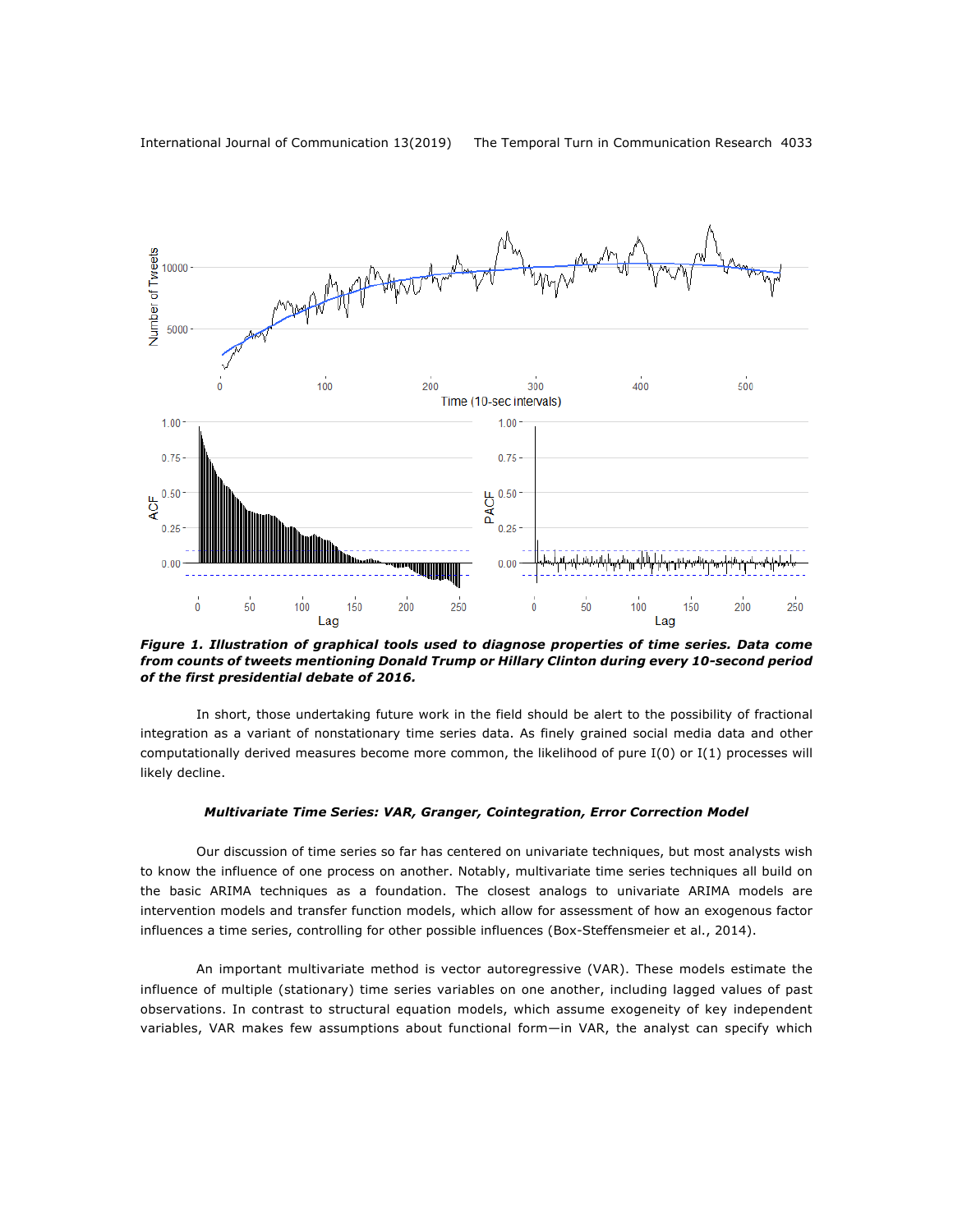variables are endogenous and exogenous. Once a VAR is estimated, Granger causality tests can be used to verify which variables can be considered temporally prior. VAR models and Granger causality tests are popular because of their ability to account for endogenous variables, making them especially appropriate for scholars who suspect bidirectional or multidirectional relationships (Freeman, Williams, & Lin, 1989).

### *Cointegration and Error Correction Models*

But what if a researcher discovers that more than one of his or her series are nonstationary? One approach, as discussed, is differencing a series, which retains information on short-run dynamics, but sacrifices information about long-run dynamics. However, if the integrated components of two or more series are related in some way (i.e., they are "cointegrated"), differencing the time series would remove the relationship. Cointegration and error correction models (ECMs) are used to address these issues (Durr, 1992).

Cointegration allows us to consider two or more series as related by speculating that they may have a correlation over the long term, but diverge in the short term, as in response to exogenous shocks. These shocks will push the series apart, yet in the long run, they will reequilibrate to track each other again. For example, consider coverage of two news events (political events and economic coverage), which may be correlated. At some point, an event (like a scandal) may cause excessive coverage of one event, perhaps at the cost of attention to the other; this results in an attenuation of the correlation. Yet, after some time, the two resume their close tracking of one another.

ECMs are designed to account for both of these long-run correlations, but also short-term equilibrations. A statistical test is required to determine cointegration, followed by estimation of a full model via a single equation, using the Engle and Granger (1987) approach or a multiequation VAR approach known as the Johansen (1988) method. Error correction models have been applied to evolutionary factor analysis of news frames and public opinion about the death penalty (Baumgartner et al., 2008) and how uncertainty in economic news coverage affects consumer confidence (Van Dalen, De Vreese, & Albæk, 2017).

While VAR and ECM techniques can capture and predict more complex dynamics among variables of interest, researchers should always consider whether ARIMA models or multivariate transfer functions are more parsimonious forecasting approaches based on their research questions, hypotheses, and modeling assumptions (Edlund & Karlsson, 1993).

### *Additional Issues of Time Series in Computational Communication Research*

In addition to these issues in time series analytics, two other considerations are often present, forcing the analyst to make choices when generating and coding data to investigate particular social processes.

### *Temporal Aggregation*

When an analyst measures a social process using a time series, one of the first questions to be asked is: How often should the process be measured? Temporal aggregation refers to increasing the unit of measurement for a time series (e.g., from minutes to hours, months to years). Time series with low levels of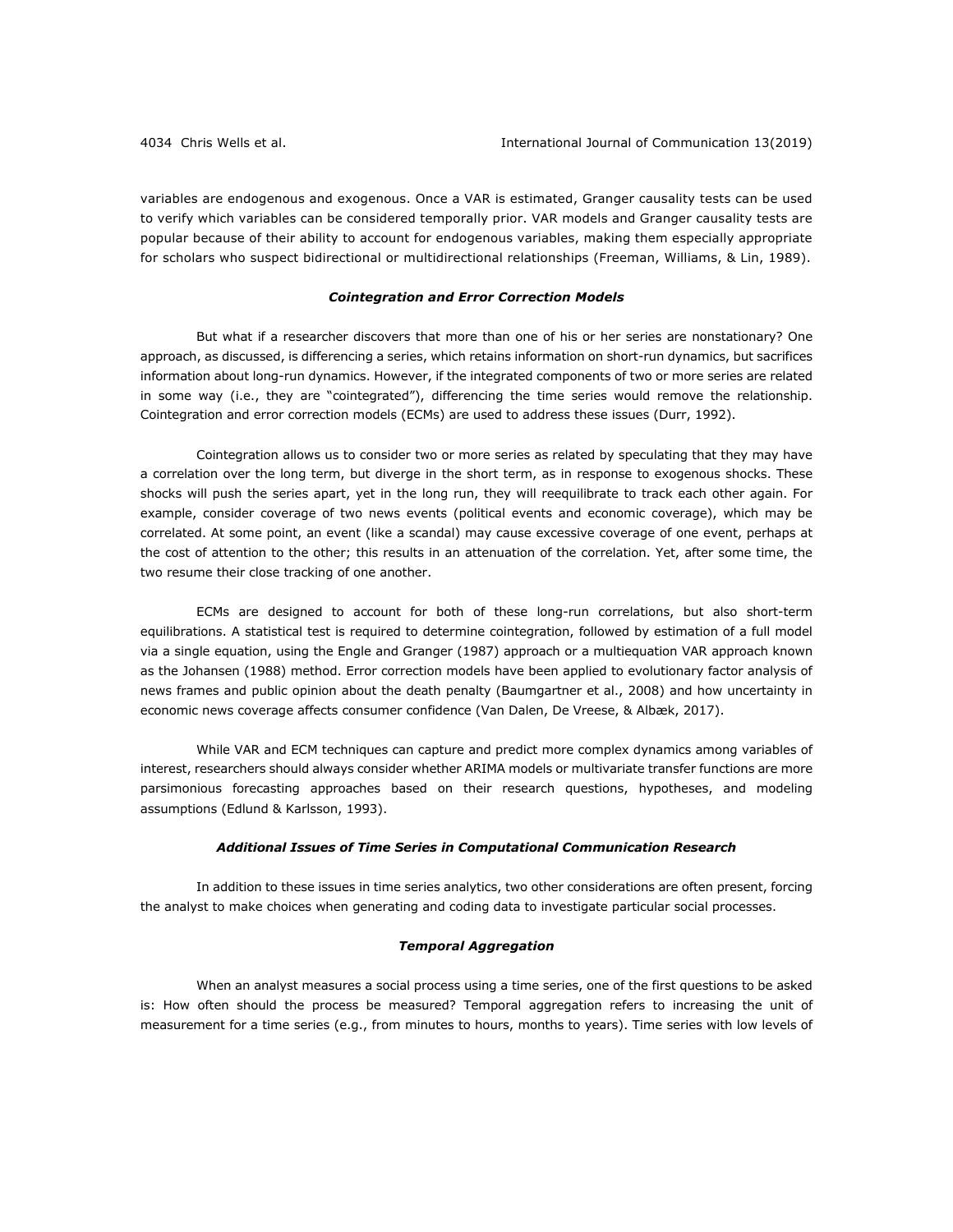aggregation have smaller time units at high frequency, while series with larger time units are highly aggregated with low frequency (Silvestrini & Veredas, 2008). One can "increase" the aggregation of a time series by using systematic sampling or by grouping time points (Freeman, 1989).

There is some disagreement among scholars in econometrics and time series about whether temporal aggregation alters the measurement of the underlying social processes under observation (Marcellino, 1999; Silvestrini & Veredas, 2008). Low levels of aggregation can maximize the power of a model and reveal microprocesses (Haug, 2002), but Freeman (1989) also encourages researchers to devote more time to deciding the "natural time unit" of their theories. That is, researchers should have some theoretically derived understanding of the temporal dynamics at play for their case that should inform their data collection and aggregation choices. For example, Harder et al. (2017) aggregates social media data at 6-hour intervals as a middle ground among traditional daily/weekly agenda-setting models and the second/minute granularity and pace of online platforms like Twitter.

However, it is not always possible to measure processes at such a granular level. Polls, the gold standard of public opinion measurements, are collected about every three days to a week, and more sporadically during nonelection years (O'Connor et al., 2010). Most time series research involving news media is also operationalized at the day level of aggregation (Neuman et al., 2014). In addition, many dependent variables that scholars are interested in do not vary at low levels of temporal aggregation (e.g., partisanship), are very sparse (e.g., polls), or are difficult to verify when aggregated at a minute or hour level. For instance, our own exploration of the time stamps of Lexis, MediaCloud, and news organizations' websites revealed enough discrepancy for most news outlets that we were unable to aggregate at levels lower than the day. As more and more granular media data become available to researchers, scholars should be careful in choosing a unit that makes sense for all data, and it may be optimal to test multiple levels of aggregation.

#### *Lags*

Another important consideration is the role of lags, or delays in the effects of variables on one another. In a natural setting, communication between two or more individuals does not occur simultaneously; people need to process information before they can respond. Lags are necessary to account for the time it takes for an effect or outcome to occur. Incorporating a one-unit lag in multivariate analyses is common in communication research (e.g., Bastos, Mercea, & Charpentier, 2015; Habel, 2012) and is often appropriate for communication data (Yanovitzky & VanLear, 2008). Others have tested different lag lengths to examine the relationship among different parts of the media system (Conway, Kenski, & Wang, 2015; Green-Pedersen & Stubager, 2010; Neuman et al., 2014).

The reality is that the "real" lag lengths of media effects are often not known, especially in the domain of social media platforms and the increasing churn of the news cycle, which raises thorny new questions for researchers testing for media effects. When the correct time lag for a measured response to a media platform is unknown—and it often is, especially given the early stage of much of the relevant research—there is potential for model misspecification and parameter misestimation. This is an area in need of development, both theoretical (what kind of lags does our theory lead us to expect?) and empirical (what kind of lags are our data indicating exist?).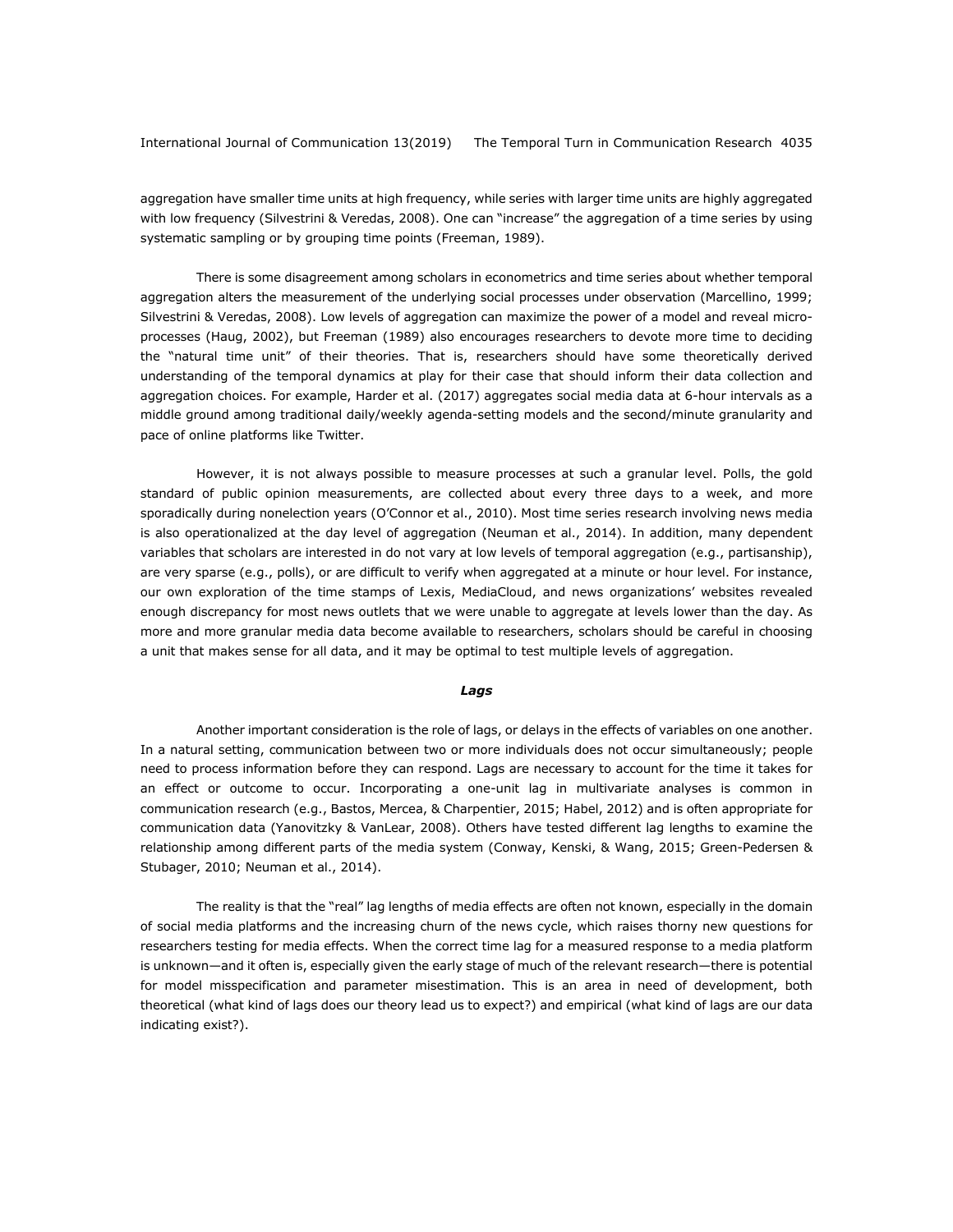For example, in analyzing the 2016 debates, we speculated that Twitter would respond to candidates' nonverbal and verbal populism cues at different rates; notably, nonverbal indicators would be more quickly discussed relative to verbal cues. Our initial analysis finds that visual elements took the fewest lags (1 lag, 10 seconds) to influence candidate mentions, whereas tonal and verbal elements took longer (4 lags, 40 seconds). Several information criteria are available to determine an appropriate number of lags in a time series model. The most common include the Akaike information criterion and Bayesian information criterion (Lütkepohl, 1984), which are used to compare the fit of models with different lag lengths. Of course, different information criterion may recommend different lag lengths, introducing an aspect of researcher judgment into the decision (Liew, 2004).

### **Conclusion: Supporting the Temporal Turn**

The digitization of communication technologies and media archives, alongside the development of new tools and platforms for computational methods, promises great advances in empirical work, since the process of harvesting and analyzing is now feasible on growing scales and speed. However, as databases grow larger and more complex, so do the potential caveats that accompany them.

Perhaps most critical is awareness of how choices made using the new techniques impact our conceptualization and execution of studies. How our models predispose us to think about communication phenomena may have substantial bearing on our analyses and findings. And in this connection, of course, the increasing availability of communication data, and facility with time series analysis in our field, presents risks of misuse, misspecification of models, the misinterpretation of coefficients, and the overestimation of causal processes.

However, new methods also present us with the opportunity to rethink, and sometimes empirically investigate for the first time, existing assumptions—about the "natural" time increment of a phenomenon, or how long an effect takes to trigger or fade away. We expect a wealth of new findings, some of them descriptive, demonstrating the underlying properties of communication phenomena, and others predictive, explaining the dynamics of relationships among different parts of the media system. It is our hope that this research can help to improve the sense we make of a chaotic, unpredictable, and increasingly complex communication and mass opinion system.

There are also areas in which communication will need to innovate. The challenge of summarizing textual data in a way that is conducive to time series analysis is an important problem, and one that communication scholars are already important leaders in addressing. Gaining the ability to capture meaning, changes in meaning, and the flow of units of meaning across communicative spaces is a tantalizing challenge. The problem of accounting for the complexity of the media system—both its speed and its volume and diversity—is another: With the potential of thousands of series coming from online outlets and social media, how will we choose which are most significant? What are the most appropriate techniques for aggregating them? How can we guard against Type 1 errors resulting from too many significance tests? We anticipate that time series analysis will play a growing role in the already burgeoning field of computational communication science, and we hope that this article proves helpful to some of the scholars doing this exciting work.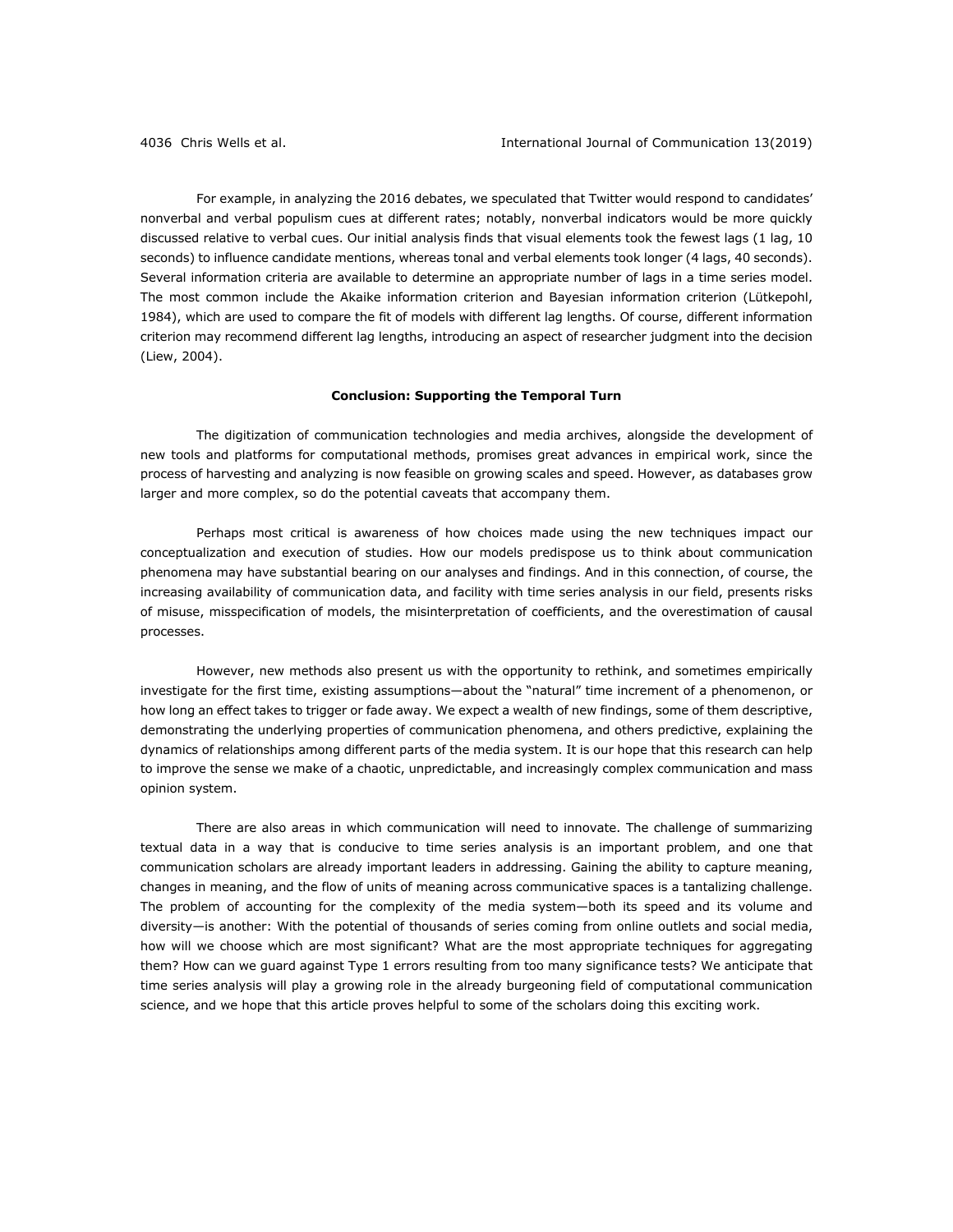# **References**

- Bastos, M. T., Mercea, D., & Charpentier, A. (2015). Tents, tweets, and events: The interplay between ongoing protests and social media. *Journal of Communication*, *65*(2), 320–350. https://doi.org/10.1111/jcom.12145
- Baumgartner, F. R., De Boef, S. L., & Boydstun, A. E. (2008). *The decline of the death penalty and the discovery of innocence*. Cambridge, UK: Cambridge University Press.
- Borge-Holthoefer, J., & Gonzalez-Bailon, S. (2017). Scale, time and activity patterns: Advanced methods for the analysis of online networks. In N. G. Fielding, R. M. Lee, & G. Blank (Eds.), *The SAGE handbook of online research methods* (2nd ed., pp. 259–276). Thousand Oaks, CA: SAGE Publications.
- Box, G. E. P., & Jenkins, G. M. (1976). *Time series analysis: Forecasting and control*. New York, NY: Holden-Day.
- Box-Steffensmeier, J. M., Freeman, J. R., Hitt, M. P., & Pevehouse, J. C. W. (2014). *Time series analysis for the social sciences*. Cambridge, UK: Cambridge University Press.
- Box-Steffensmeier, J. M., & Smith, R. M. (1998). Investigating political dynamics using fractional integration methods. *American Journal of Political Science*, *42*(2), 661–689. https://doi.org/10.2307/2991774
- Boydstun, A. E., Hardy, A., & Walgrave, S. (2014). Two faces of media attention: Media storm versus nonstorm coverage. *Political Communication*, *31*(4), 509–531. https://doi.org/10.1080/10584609.2013.875967
- Castells, M. (2010). *The rise of the network society*. New York, NY: Wiley.
- Cerchiello, P., & Nicola, G. (2018). Assessing news contagion in finance. *Econometrics, 6*(1), 5. https://doi.org/10.3390/econometrics6010005
- Chadwick, A. (2017). *The hybrid media system: Politics and power*. New York, NY: Oxford University Press.
- Chan, C. H., & Fu, K. W. (2017). The relationship between cyberbalkanization and opinion polarization: Time-series analysis on Facebook pages and opinion polls during the Hong Kong Occupy Movement and the associated debate on political reform. *Journal of Computer-Mediated Communication 22*(5), 266–283.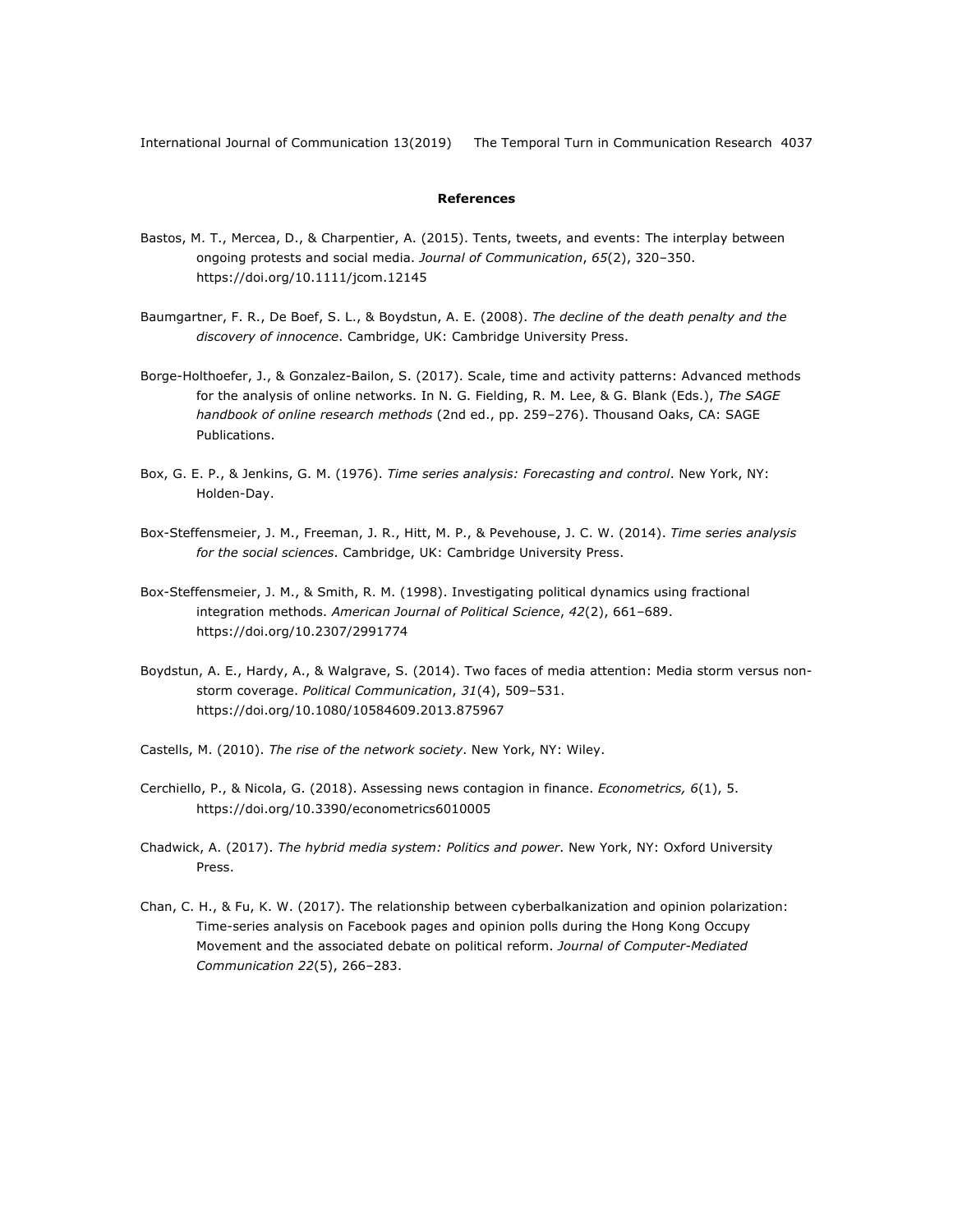- Conway, B. A., Kenski, K., & Wang, D. (2015). The rise of Twitter in the political campaign: Searching for intermedia agenda-setting effects in the presidential primary. *Journal of Computer-Mediated Communication*, *20*(4), 363–380. https://doi.org/10.1111/jcc4.12124
- Dayan, D., & Katz, E. (1992). *Media events: The live broadcasting of history*. Cambridge, MA: Harvard University Press.
- Durr, R. H. (1992). An essay on cointegration and error correction models. *Political Analysis*, *4*, 185–228.
- Edlund, P-O., & Karlsson, S (1993). Forecasting the Swedish unemployment rate VAR vs. transfer function modelling. *International Journal of Forecasting*, *9*(1), 61–76. doi:10.1016/0169- 2070(93)90054-Q
- Engle, R. F., & Granger, C. W. J. (1987). Co-integration and error correction: Representation, estimation, and testing. *Econometrica*, *55*(2), 251–276. https://doi.org/10.2307/1913236
- Fan, D. P. (1988). *Predictions of public opinion from the mass media: Computer content analysis and mathematical modeling*. Westport, CT: Greenwood.
- Fan, D. P., & Tims, A. R. (1989). The impact of the news media on public opinion: American presidential election 1987–1988. *International Journal of Public Opinion Research*, *1*(2), 151–163. https://doi.org/10.1093/ijpor/1.2.151
- Freelon, D., McIlwain, C., & Clark, M. (2018). Quantifying the power and consequences of social media protest. *New Media & Society*, *20*(3), 990–1011. https://doi.org/10.1177/1461444816676646
- Freeman, J. R. (1989). Systematic sampling, temporal aggregation, and the study of political relationships. *Political Analysis, 1*, 61–98.
- Freeman, J. R., Williams, J. T., & Lin, T. M. (1989). Vector autoregression and the study of politics. *American Journal of Political Science, 33*(4), 842–877.
- Gotlieb, M. R., Scholl, R. M., Ridout, T. N., Goldstein, K. M., & Shah, D. V. (2017). Cumulative and longterm campaign advertising effects on trust and talk. *International Journal of Public Opinion Research*, *29*(1), 1–22. https://doi.org/10.1093/ijpor/edv047
- Granger, C. (1980). Testing for causality: A personal viewpoint. *Journal of Economic Dynamics and Control, 2*(1), 329–352.
- Green-Pedersen, C., & Stubager, R. (2010). The political conditionality of mass media influence: When do parties follow mass media attention? *British Journal of Political Science*, *40*(3), 663–677. https://doi.org/10.1017/S0007123410000037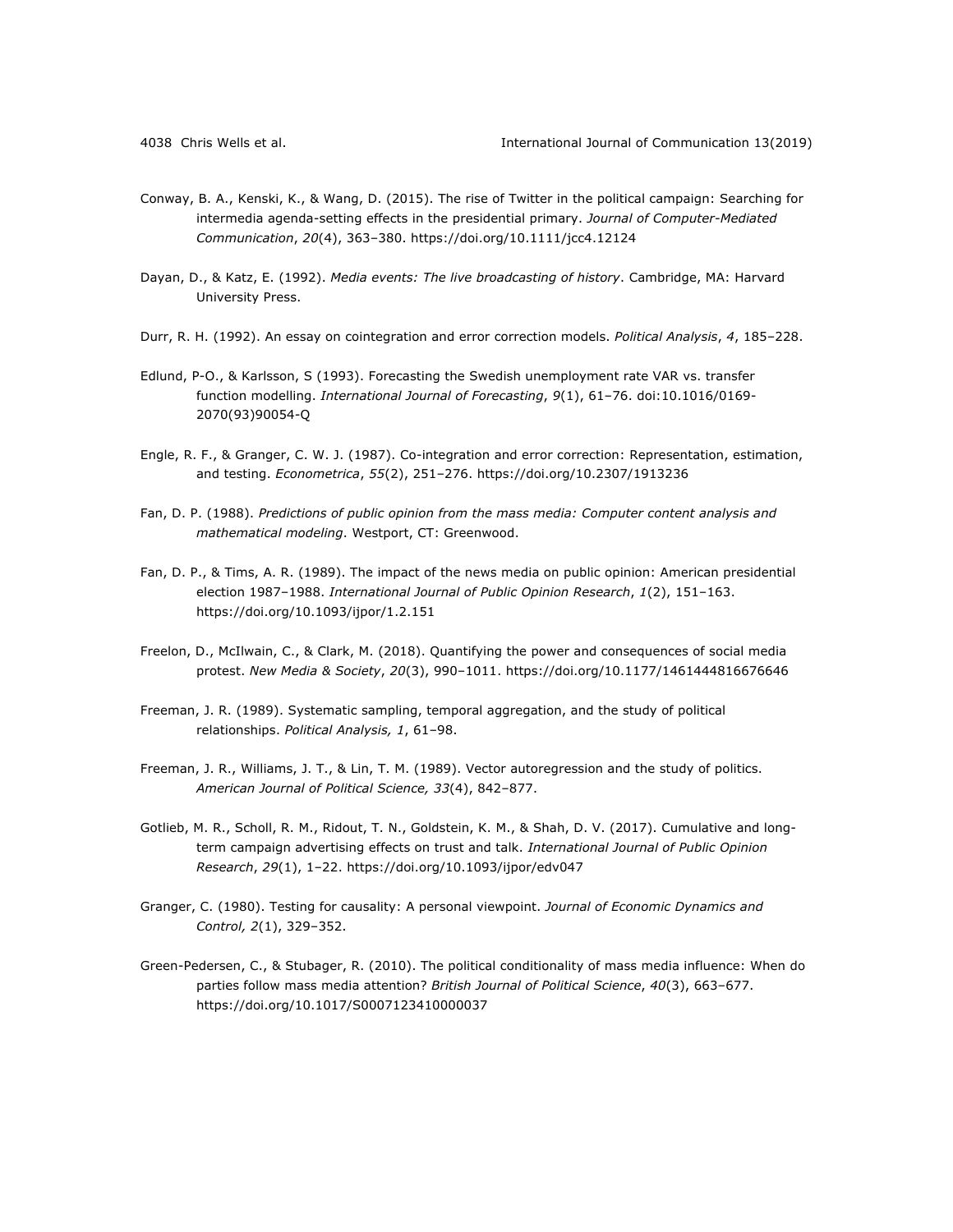- Grimmer, J., & Stewart, B. M. (2013). Text as data: The promise and pitfalls of automatic content analysis methods for political texts. *Political Analysis*, *21*(3), 267–297.
- Groshek, J. (2011). Media, instability, and democracy: Examining the Granger-causal relationships of 122 countries from 1946 to 2003. *Journal of Communication*, *61*(6), 1161–1182. https://doi.org/10.1111/j.1460-2466.2011.01594.x
- Gruszczynski, M., & Wagner, M. (2017). Information flow in the 21st century: The dynamics of agendauptake. *Mass Communication and Society, 20*(3), 378–402. https://doi.org/10.1080/15205436.2016.1255757
- Guggenheim, L., Mo Jang, S., Bae, S. Y., & Neuman, W. R. (2015). The dynamics of issue frame competition in traditional and social media. *The ANNALS of the American Academy of Political and Social Science*, *659*(1), 207–224. https://doi.org/10.1177/0002716215570549
- Guo, L., & Vargo, C. (2018). "Fake news" and emerging online media ecosystem: An integrated intermedia agenda-setting analysis of the 2016 U.S. presidential election. *Communication Research*. Advance online publication. https://doi.org/10.1177/0093650218777177
- Habel, P. D. (2012). Following the opinion leaders? The dynamics of influence among media opinion, the public, and politicians. *Political Communication*, *29*(3), 257–277. https://doi.org/10.1080/10584609.2012.694986
- Hanna, A., Wells, C., Maurer, P., Friedland, L., Shah, D., & Matthes, J. (2013). Partisan alignments and political polarization online: A computational approach to understanding the French and U.S. presidential elections. In *Proceedings of the 2nd Workshop on Politics, Elections and Data* (pp. 15–22). New York, NY: ACM. https://doi.org/10.1145/2508436.2508438
- Harder, R. A., Sevenans, J., & Van Aelst, P. (2017). Intermedia agenda setting in the social media age: How traditional players dominate the news agenda in election times. *International Journal of Press/Politics*, *22*(3), 275–293. https://doi.org/10.1177/1940161217704969
- Haug, A. A. (2002). Temporal aggregation and the power of cointegration tests: A Monte Carlo study. *Oxford Bulletin of Economics and Statistics*, *64*(4), 399–412. https://doi.org/10.1111/1468- 0084.00025
- Hester, J. B., & Gibson, R. (2007). The agenda-setting function of national versus local media: A timeseries analysis for the issue of same-sex marriage. *Mass Communication & Society*, *10*(3), 299–317. https://doi.org/10.1080/15205430701407272
- Hindman, M. (2015). Building better models: Prediction, replication, and machine learning in the social sciences. *The ANNALS of the American Academy of Political and Social Science*, *659*(1), 48–62. https://doi.org/10.1177/0002716215570279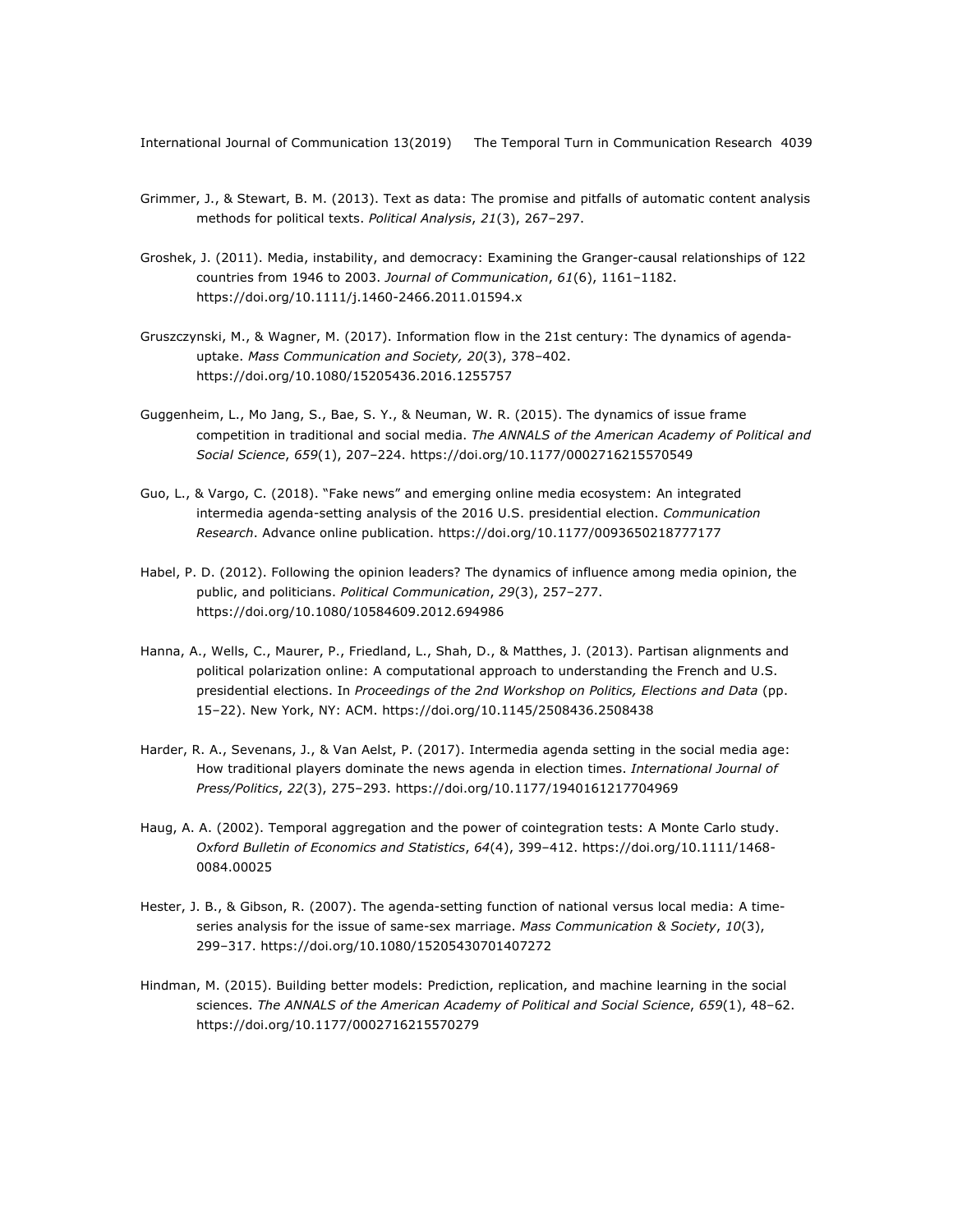- Iyengar, S., & Kinder, D. R. (1987). *News that matters: Television and American opinion*. Chicago, IL: University of Chicago Press.
- Johansen, S. (1988). Statistical analysis of cointegration vectors. *Journal of Economic Dynamics and Control*, *12*(2), 231–254. https://doi.org/10.1016/0165-1889(88)90041-3
- Johnston, R., Blais, A., Brady, H., & Crete, J. (1992). *Letting the people decide: Dynamics of a Canadian election*. Palo Alto, CA: Stanford University Press.
- Karlsson, M., & Strömbäck, J. (2010). Freezing the flow of online news. *Journalism Studies*, *11*(1), 2–19. https://doi.org/10.1080/14616700903119784
- Keele, L., & Kelly, N. J. (2006). Dynamic models for dynamic theories: The ins and outs of lagged dependent variables. *Political Analysis*, *14*(2), 186–205.
- Keele, L., Linn, S., & Webb, C. M. (2016). Treating time with all due seriousness. *Political Analysis*, *24*(1), 31–41. https://doi.org/10.1093/pan/mpv031
- Lang, A., & Ewoldsen, D. (2010). Beyond effects: Conceptualizing communication as dynamic, complex, nonlinear, and fundamental. In *Rethinking communication: Keywords in communication research* (pp. 109–120). Cresskill, NJ: Hampton Press.
- Lazer, D., Pentland, A., Adamic, L., Aral, S., Barabasi, A. L., Brewer, D., . . . Van Alstyne, M. (2009). Life in the network: The coming age of computational social science. *Science, 323*(5915), 721–723. https://doi.org/10.1126/science.1167742
- Lebo, M. J., Walker, R. W., & Clarke, H. D. (2000). You must remember this: Dealing with long memory in political analyses. *Electoral Studies*, *19*(1), 31–48. https://doi.org/10.1016/S0261- 3794(99)00034-7
- Liew, V. K.-S. (2004). Which lag length selection criteria should we employ? *Economics Bulletin*, *3*(33), 1–9.
- Lütkepohl, H. (1984). Forecasting contemporaneously aggregated vector ARMA processes. *Journal of Business & Economic Statistics*, *2*(3), 201–214. https://doi.org/10.2307/1391703
- Marcellino, M. (1999). Some consequences of temporal aggregation in empirical analysis. *Journal of Business & Economic Statistics*, *17*(1), 129–136. https://doi.org/10.1080/07350015.1999 .10524802
- Mays, K., & Groshek, J. (2017). A time-series, multinational analysis of democratic forecasts and emerging media diffusion, 1994–2014. *International Journal of Communication*, *11*, 429–451.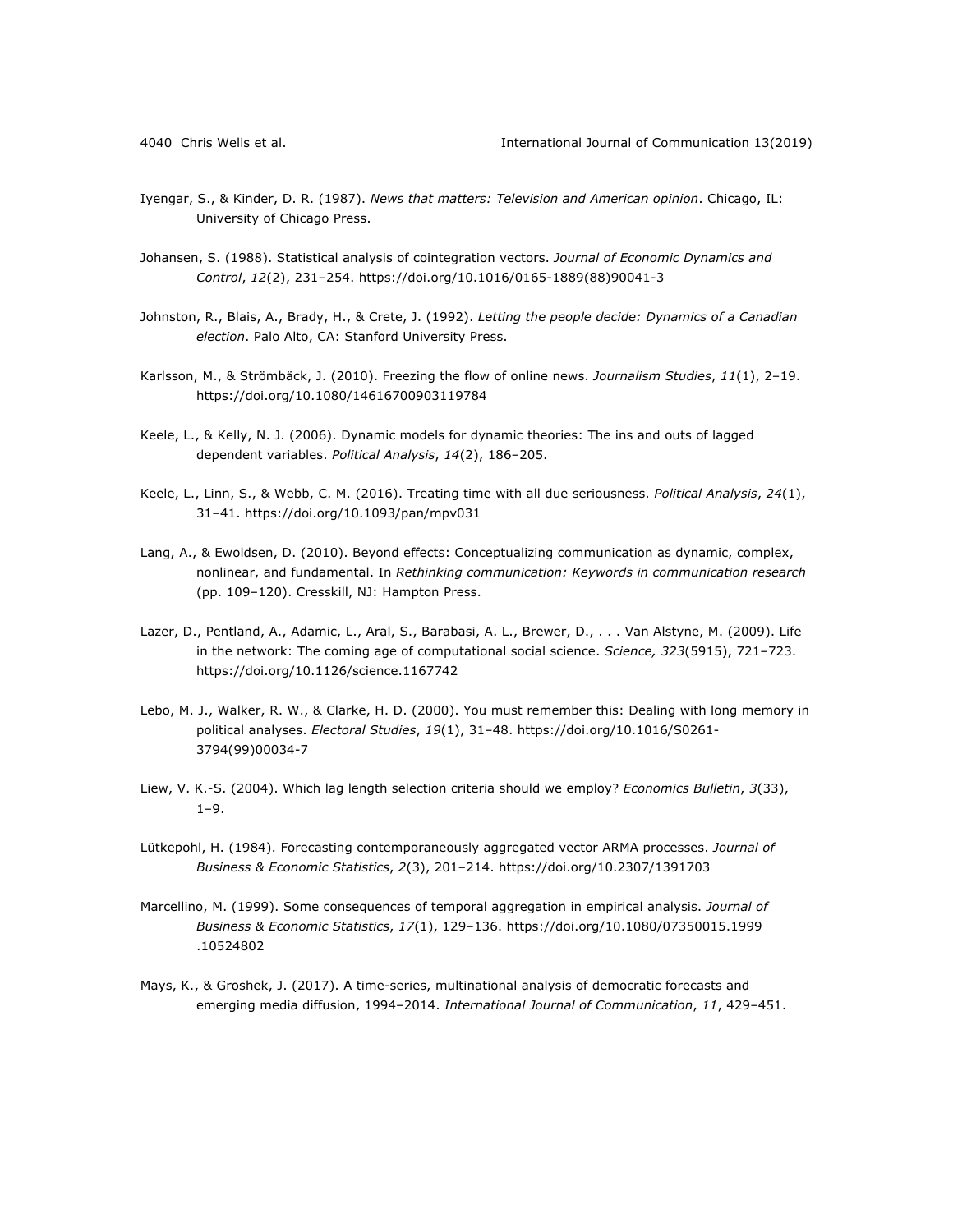- McCombs, M. E., & Shaw, D. L. (1972). The agenda-setting function of mass media. *Public Opinion Quarterly*, *36*(2), 176–187.
- Nabi, R. L., & Oliver, M. B. (2009). *The SAGE handbook of media processes and effects*. Thousand Oaks, CA: SAGE Publications.
- Neuman, W. R., Guggenheim, L., Mo Jang, S., & Bae, S. Y. (2014). The dynamics of public attention: Agenda-setting theory meets big data. *Journal of Communication*, *64*(2), 193–214. https://doi.org/10.1111/jcom.12088
- O'Connor, B., Balasubramanyan, R., Routledge, B. R., & Smith, N. A. (2010). From tweets to polls: Linking text sentiment to public opinion time series. In *International AAAI Conference on Weblogs and Social Media* (Vol. 11). https://www.aaai.org/ocs/index.php/ICWSM/ICWSM10/paper/ viewFile/1536/1842
- Petchler, R., & Gonzalez-Bailon, S. (2015). Automated content analysis of online political communication. In S. Coleman & D. Freelon (Eds.), *Handbook of digital politics* (pp. 433–450). London, UK: Edward Elgar.
- Ravaja, N. (2004). Contributions of psychophysiology to media research: Review and recommendations. *Media Psychology*, *6*(2), 193–235.
- Salganik, M. (2017). *Bit by bit: Social research in the digital age*. Princeton, NJ: Princeton University Press.
- Schwartz, H. A., & Ungar, L. H. (2015). Data-driven content analysis of social media: A systematic overview of automated methods. *The ANNALS of the American Academy of Political and Social Science*, *659*(1), 78–94. https://doi.org/10.1177/0002716215569197
- Searles, K., & Smith, G. (2016). Who's the boss? Setting the agenda in a fragmented media environment. *International Journal of Communication*, *10*, 2074–2095. https://ijoc.org/index.php/ijoc/article/view/4839
- Shah, D. V., Cappella, J. N., & Neuman, W. R. (2015). Big data, digital media, and computational social science possibilities and perils. *The ANNALS of the American Academy of Political and Social Science*, *659*(1), 6–13. https://doi.org/10.1177/0002716215572084
- Shah, D. V., Hanna, A., Bucy, E. P., Lassen, D. S., Van Thomme, J., Bialik, K., . . . Pevehouse, J. C. (2016). Dual screening during presidential debates: Political nonverbals and the volume and valence of online expression. *American Behavioral Scientist*, *60*(14), 1816–1843. https://doi.org/10.1177/0002764216676245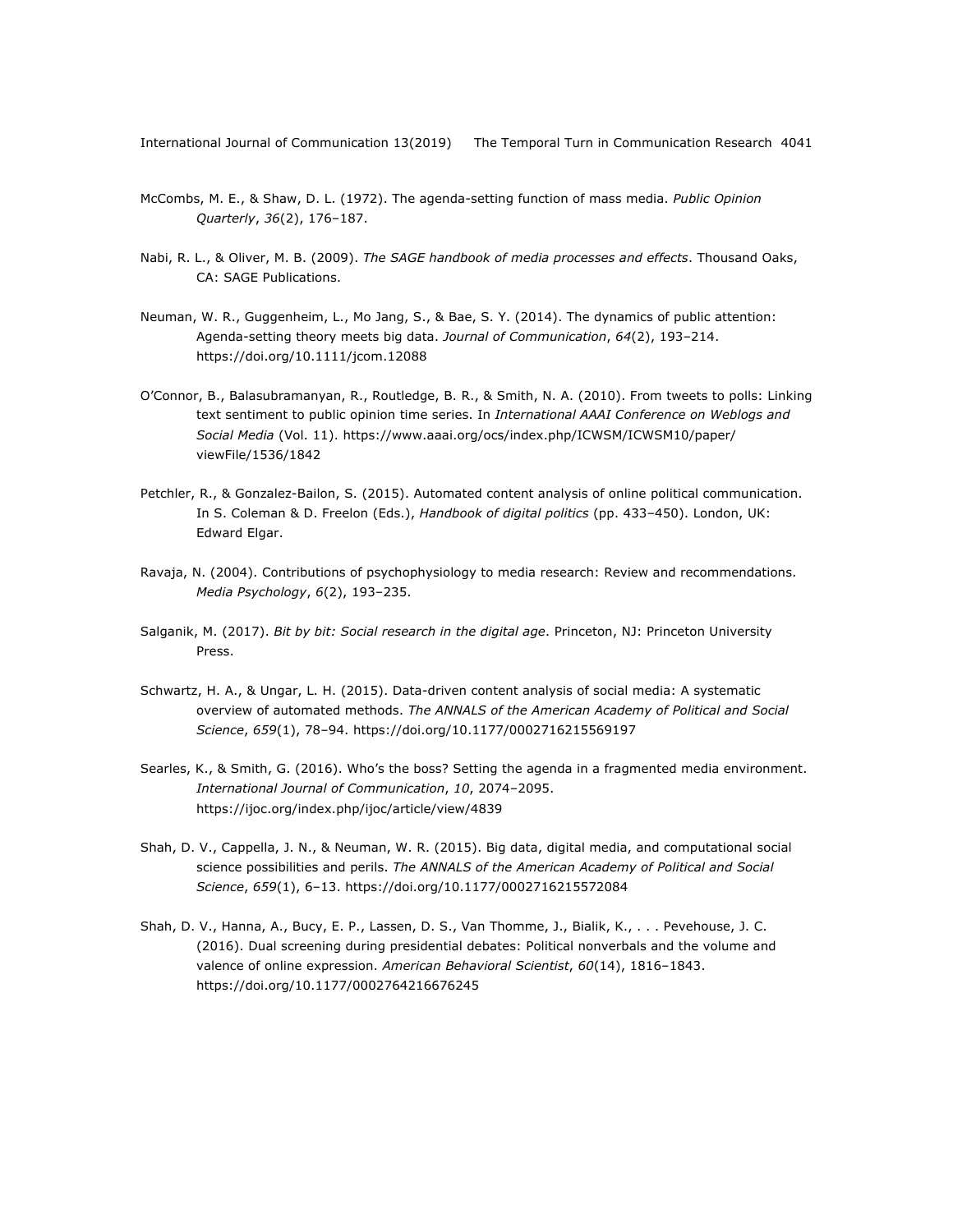- Shah, D. V., Watts, M. D., Domke, D., & Fan, D. P. (2002). News framing and cueing of issue regimes: Explaining Clinton's public approval in spite of scandal. *Public Opinion Quarterly*, *66*(3), 339–370. https://doi.org/10.1086/341396
- Silvestrini, A., & Veredas, D. (2008). Temporal aggregation of univariate and multivariate time series models: A survey. *Journal of Economic Surveys*, *22*(3), 458–497. https://doi.org/10.1111/j.1467-6419.2007.00538.x
- Snijders, T. A. (2005). Models for longitudinal network data. In P. J. Carrington, J. Scott, & S. Wasserman (Eds.), *Models and methods in social network analysis* (pp. 215–247). Cambridge, UK: Cambridge University Press.
- Soroka, S., & McAdams, S. (2015). News, politics, and negativity. *Political Communication*, *32*(1), 1–22. https://doi.org/10.1080/10584609.2014.881942
- Strycharz, J., Strauss, N., & Trilling, D. (2018). The role of media coverage in explaining stock market fluctuations: Insights for strategic financial communication. *International Journal of Strategic Communication*, *12*(1), 67–85.
- True, J. L., Jones, B. D., & Baumgartner, F. R. (1999). Punctuated equilibrium theory. In C. M. Weible & P.A. Sabatier, *Theories of the Policy Process* (pp. 175–202). New York, NY: Routledge.
- Van Dalen, A., De Vreese, C. H., & Albæk, E. (2017). Mediated uncertainty. *Public Opinion Quarterly*, *81*(1), 111–130. https://doi.org/10.1093/poq/nfw039
- Vargo, C. J., Guo, L., & Amazeen, M. A. (2017). The agenda-setting power of fake news: A big data analysis of the online media landscape from 2014 to 2016. *New Media & Society*. Advance online publication. https://doi.org/10.1177/1461444817712086
- Wells, C., Shah, D. V., Pevehouse, J. C., Yang, J., Pelled, A., Boehm, F., . . . Schmidt, J. L. (2016). How Trump drove coverage to the nomination: Hybrid media campaigning. *Political Communication*, *33*(4), 669–676. https://doi.org/10.1080/10584609.2016.1224416
- Wells, C., Thomme, J. V., Maurer, P., Hanna, A., Pevehouse, J., Shah, D. V., & Bucy, E. (2016). Coproduction or cooptation? Real-time spin and social media response during the 2012 French and U.S. presidential debates. *French Politics*, *14*(2), 206–233. https://doi.org/10.1057/fp.2016.4
- Weng, L., Menczer, F., & Ahn, Y.-Y. (2013). Virality prediction and community structure in social networks. *Scientific Reports, 3*, Article 2522. https://doi.org/10.1038/srep02522